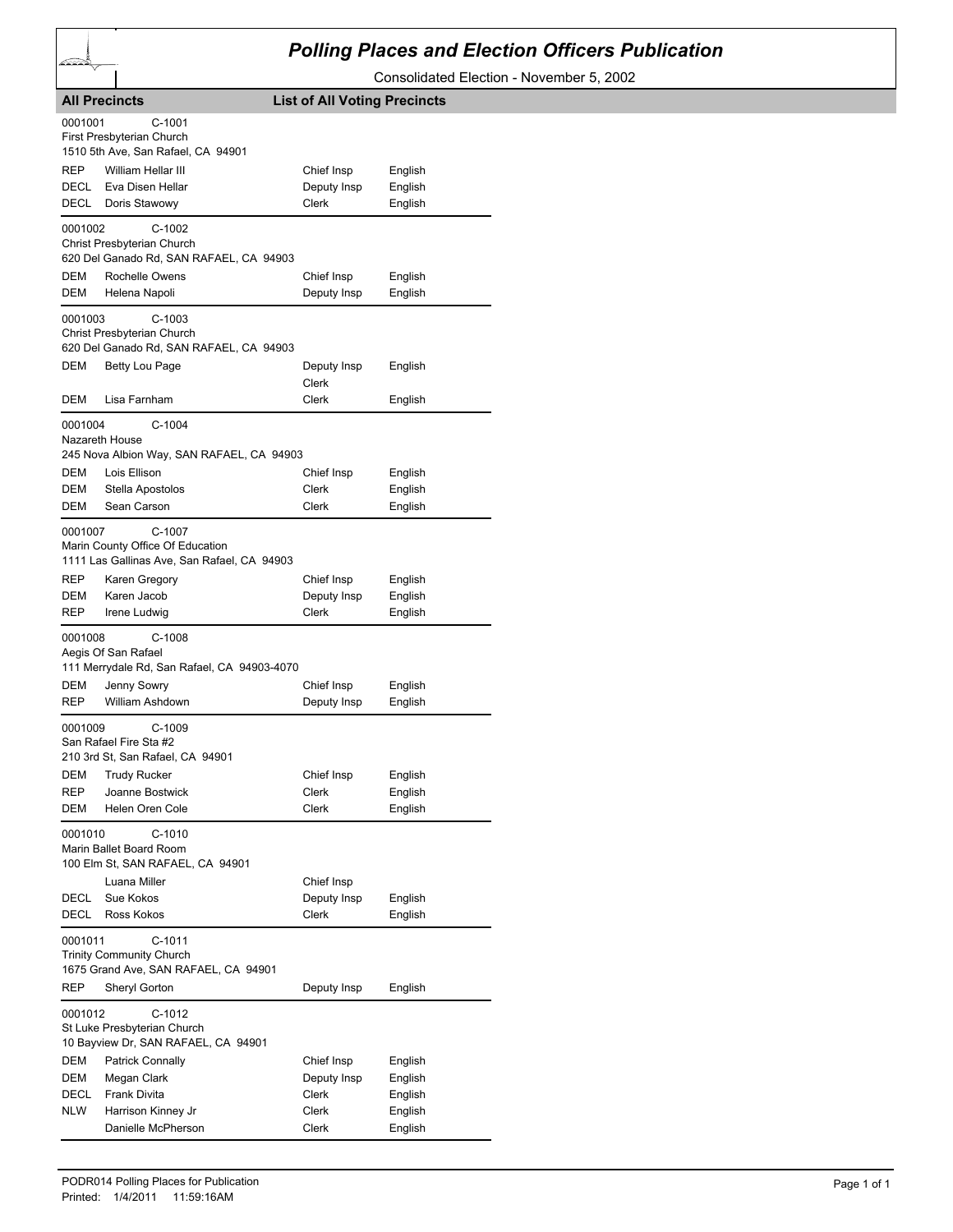| <b>All Precincts</b>    |                                                                                         | <b>List of All Voting Precincts</b> |                    |
|-------------------------|-----------------------------------------------------------------------------------------|-------------------------------------|--------------------|
| 0001013                 | $C-1013$<br>San Rafael Fire Station # 5<br>955 Point San Pedro Rd, San Rafael, CA 94901 |                                     |                    |
| REP<br>DEM              | <b>William Reschke</b><br>Barbara Morrill                                               | Deputy Insp<br>Clerk                | English<br>English |
| GRN                     | Devii Rao                                                                               | Clerk                               | English            |
| 0001014<br>Venetia Oaks | $C-1014$<br>263 N San Pedro Rd, San Rafael, CA 94903                                    |                                     |                    |
| <b>REP</b>              | <b>Shirley Sinclair</b>                                                                 | Chief Insp                          | English            |
| <b>DEM</b><br>DECL      | Foy Sargent<br>Elizabeth Ferguson                                                       | Deputy Insp<br>Clerk                | English<br>English |
| DEM                     | Jane Kloh                                                                               | Clerk                               | English            |
| 0001015                 | $C-1015$<br>Korean Presbyterian Church<br>635 Adrian Way, San Rafael, CA 94903          |                                     |                    |
| <b>DEM</b>              | Dorothy Brown                                                                           | Chief Insp                          | English            |
| DECL                    | Mary Nordquist                                                                          | Deputy Insp                         | English            |
| DEM                     | Janet Smith                                                                             | Clerk                               | English            |
| 0001017                 | C-1017<br>Marinwood Community Center<br>775 Miller Creek Rd, San Rafael, CA 94903       |                                     |                    |
| REP                     | <b>Nancy Douglass</b>                                                                   | Chief Insp                          | English            |
| REP<br>REP              | <b>Howard Council</b><br>Margaret Council                                               | Deputy Insp<br>Clerk                | English<br>English |
| DEM                     | Doris Sutter                                                                            | Clerk                               | English            |
| 0001018                 | $C-1018$<br>Marinwood Community Center<br>775 Miller Creek Rd, San Rafael, CA 94903     |                                     |                    |
| <b>REP</b>              | Dana Brown                                                                              | Clerk                               | English            |
| DECL                    | <b>Randal Ewert</b>                                                                     | Clerk                               | English            |
| DEM                     | Jeanne Hart                                                                             | Clerk                               | English            |
| 0001019                 | C-1019<br>Marinwood Community Center<br>775 Miller Creek Rd, San Rafael, CA 94903       |                                     |                    |
| REP                     | Douglas Mc Vae                                                                          | Deputy Insp                         | English            |
| DEM                     | Margaret Veneman                                                                        | Clerk                               | English            |
| 0001020                 | $C-1020$<br>Lucas Valley Community Center<br>1201 Idylberry Rd, SAN RAFAEL, CA 94903    |                                     |                    |
| DEM<br>REP              | Maria Hobbs<br>Alvin Anderson                                                           | Chief Insp<br>Clerk                 | English<br>English |
| DEM                     | Marie Douglas                                                                           | Clerk                               | English            |
| 0001021                 | C-1021<br>Lucas Valley Community Center<br>1201 Idylberry Rd, SAN RAFAEL, CA 94903      |                                     |                    |
| REP                     | Ray Hirsch                                                                              | Deputy Insp<br>Clerk                | English            |
| REP                     | Geraldine Leydecker                                                                     | <b>Clerk</b>                        | English            |
| 0001023<br>Golden Hinde | $C-1023$<br>5 Golden Hinde Blv, SAN RAFAEL, CA 94903                                    |                                     |                    |
| DEM                     | <b>Robert Gallimore</b>                                                                 | Deputy Insp<br>Clerk                | English            |
| DEM                     | Ronald Zbinovsky                                                                        | Clerk                               | English            |
| 0001024                 | $C-1024$<br>St Luke Presbyterian Church<br>10 Bayview Dr, SAN RAFAEL, CA 94901          | Deputy Insp                         |                    |
|                         |                                                                                         | Clerk                               |                    |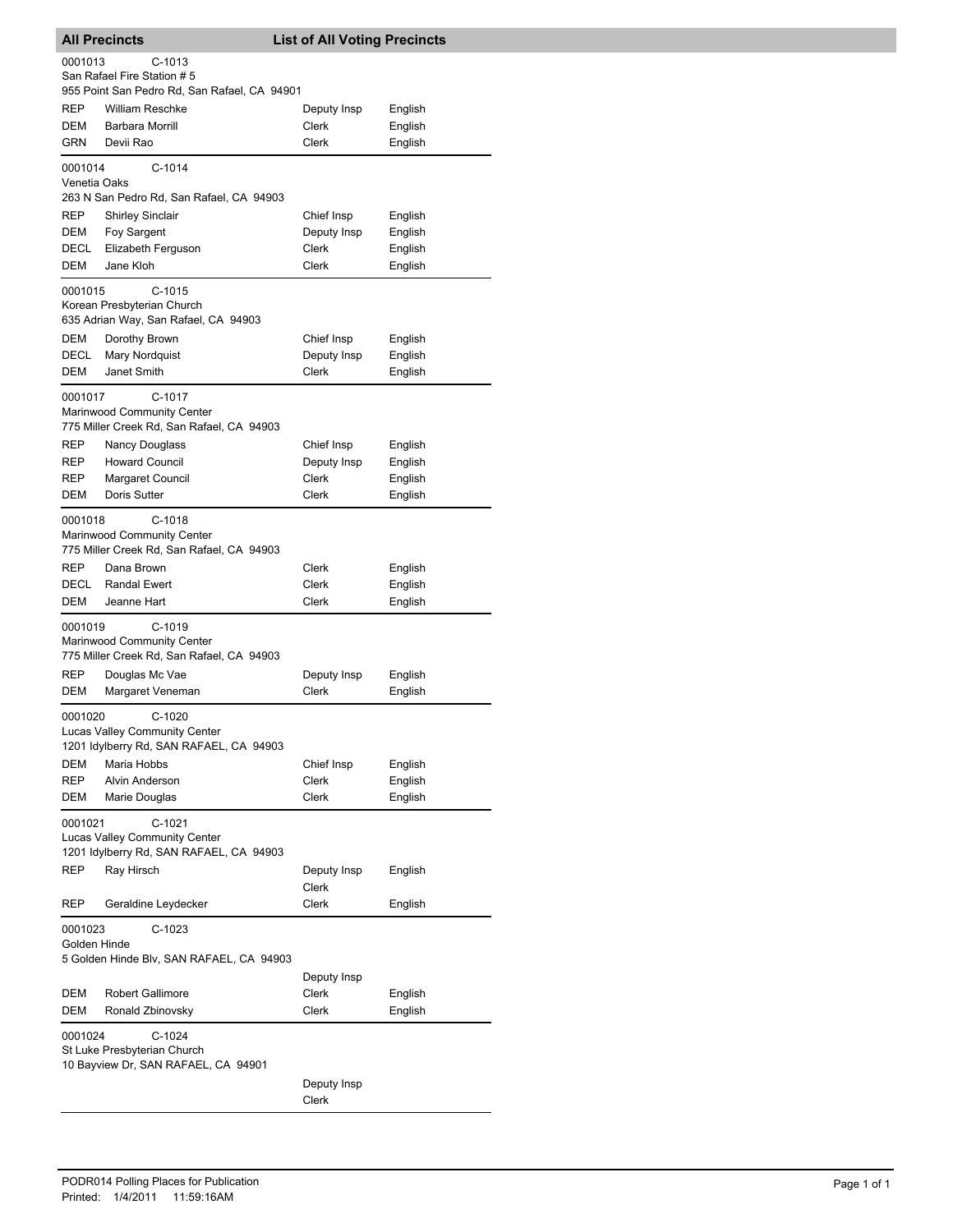|                               | <b>All Precincts</b>                                                                                                                                           | <b>List of All Voting Precincts</b>    |                                       |
|-------------------------------|----------------------------------------------------------------------------------------------------------------------------------------------------------------|----------------------------------------|---------------------------------------|
| 0001100                       | <b>PCT 1100</b><br>Methodist Church Of San Rafael<br>199 Greenfield Avenue, San Rafael, CA 94901                                                               |                                        |                                       |
| <b>DEM</b>                    | Robin Dell                                                                                                                                                     | Deputy Insp                            | English                               |
| <b>REP</b>                    | <b>Maxine Hanzlik</b>                                                                                                                                          | Clerk                                  |                                       |
|                               |                                                                                                                                                                |                                        | English                               |
| DEM                           | <b>Tony Martin</b>                                                                                                                                             | Clerk                                  | English                               |
| DEM                           | Aaron Pribble                                                                                                                                                  | Clerk                                  | English                               |
| 0001101                       | PCT 1101<br>Methodist Church Of San Rafael<br>199 Greenfield Avenue, San Rafael, CA 94901                                                                      |                                        |                                       |
| DEM                           | William Dagg                                                                                                                                                   | Deputy Insp                            | English                               |
| <b>REP</b>                    | Antonia Bellis Warden                                                                                                                                          | Clerk                                  | English                               |
| DEM                           | Jacqueline Dagg                                                                                                                                                | Clerk                                  | English                               |
| 0001102<br>Rotary Manor       | <b>PCT 1102</b>                                                                                                                                                |                                        |                                       |
|                               | 1821 Fifth Ave, San Rafael, CA 94901                                                                                                                           |                                        |                                       |
| <b>REP</b>                    | Donald Violin                                                                                                                                                  | Chief Insp                             | English                               |
| DEM                           | Janis Tavenner                                                                                                                                                 | Deputy Insp                            | English                               |
| DEM                           | Cecile Tescallo                                                                                                                                                | Clerk                                  | English                               |
| 0001103<br>Rotary Manor       | PCT 1103<br>1821 Fifth Ave, San Rafael, CA 94901                                                                                                               |                                        |                                       |
| <b>DECL</b>                   | Max Probst                                                                                                                                                     | Deputy Insp                            | English                               |
|                               | Frieda Cook                                                                                                                                                    | Clerk                                  | English                               |
| 0001106                       | <b>PCT 1106</b><br>Lincoln Hill Community Church<br>1411 Lincoln Ave, San Rafael, CA 94901                                                                     |                                        |                                       |
| <b>DECL</b>                   | Fernando Gomez                                                                                                                                                 | Chief Insp                             | E, S                                  |
| DEM                           | Michael Ham                                                                                                                                                    | Deputy Insp                            | English                               |
| AIP                           | Alan Tonnemacher                                                                                                                                               | Clerk                                  | English                               |
| 0001107<br>DEM<br>DECL<br>DEM | <b>PCT 1107</b><br>Lincoln Hill Community Church<br>1411 Lincoln Ave, San Rafael, CA 94901<br>Marisa Gil<br>Ann Bachorich<br>Ankie Bajema<br>Jacqueline Corona | Deputy Insp<br>Clerk<br>Clerk<br>Clerk | English<br>English<br>E, S<br>English |
|                               |                                                                                                                                                                |                                        |                                       |
| 0001110<br>Villa Marin<br>DEM | <b>PCT 1110</b><br>100 Thorndale Dr, SAN RAFAEL, CA 94903<br>Helen Bodington                                                                                   | Chief Insp                             | English                               |
| <b>REP</b>                    | Helen Andrewsen                                                                                                                                                | Deputy Insp                            | English                               |
| DEM                           | <b>Charles Bodington</b>                                                                                                                                       | Clerk                                  | English                               |
| <b>REP</b>                    | Olivia Le Feaver                                                                                                                                               | Clerk                                  | English                               |
| 0001113<br><b>REP</b>         | PCT 1113<br>Christ Presbyterian Church<br>620 Del Ganado Rd, SAN RAFAEL, CA 94903<br>Peggy Carter                                                              | Clerk                                  | English                               |
| REP                           | Muriel Hammond                                                                                                                                                 | Clerk                                  | English                               |
|                               |                                                                                                                                                                |                                        |                                       |
| 0001114<br>REP                | <b>PCT 1114</b><br>Contempo Marin<br>400 Yosemite Rd, San Rafael, CA 94903-2232<br>Dorothy Hallett                                                             | Chief Insp                             | English                               |
|                               |                                                                                                                                                                | Clerk                                  |                                       |
| REP                           | Roberto Soriano                                                                                                                                                | Clerk                                  | English                               |
| 0001121<br>DECL               | <b>PCT 1121</b><br>Marin County Office Of Education<br>1111 Las Gallinas Ave, San Rafael, CA 94903<br><b>Barbara Trites</b>                                    | Deputy Insp                            | English                               |
|                               |                                                                                                                                                                | Clerk                                  |                                       |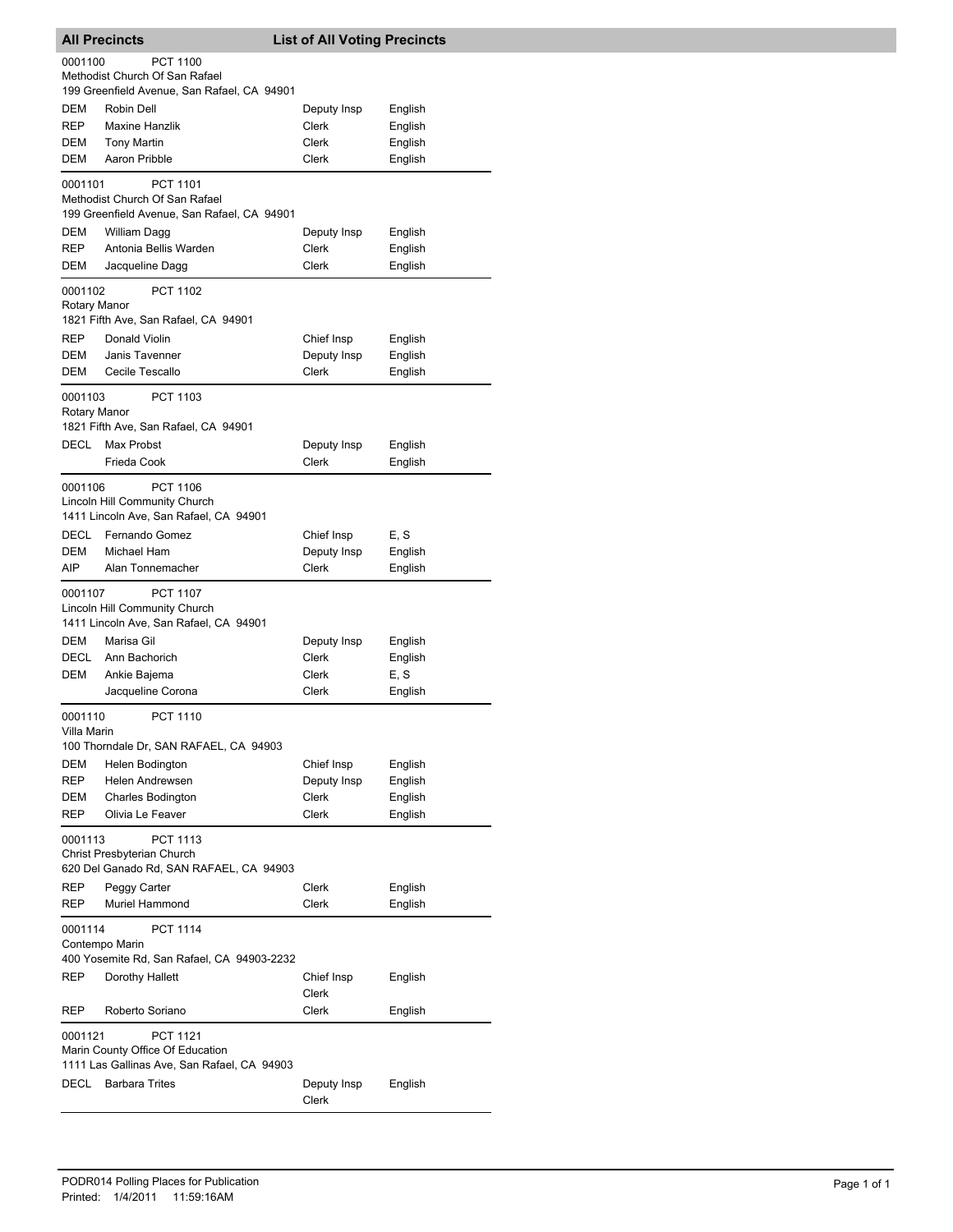|                   | <b>All Precincts</b>                              | <b>List of All Voting Precincts</b> |                    |
|-------------------|---------------------------------------------------|-------------------------------------|--------------------|
| 0001124           | <b>PCT 1124</b>                                   |                                     |                    |
| Golden Hinde      | 5 Golden Hinde Blv, SAN RAFAEL, CA 94903          |                                     |                    |
| REP               | Larry Friedman                                    | Clerk                               | English            |
| DEM               | Rosa Puebla                                       | Clerk                               | English            |
|                   |                                                   |                                     |                    |
| 0001125           | <b>PCT 1125</b><br>Contempo Marin                 |                                     |                    |
|                   | 400 Yosemite Rd, San Rafael, CA 94903-2232        |                                     |                    |
|                   |                                                   |                                     |                    |
| 0001210           | <b>PCT 1210</b>                                   |                                     |                    |
|                   | San Rafael Fire Station # 5                       |                                     |                    |
|                   | 955 Point San Pedro Rd, San Rafael, CA 94901      |                                     |                    |
| DEM<br><b>REP</b> | Linda Fredrick<br>Teresa Dong-Hobler              | Deputy Insp<br>Clerk                | English<br>English |
| DEM               | Nancy Kozlenko                                    | Clerk                               | English            |
|                   |                                                   |                                     |                    |
| 0001211           | <b>PCT 1211</b><br>San Rafael Fire Station # 5    |                                     |                    |
|                   | 955 Point San Pedro Rd, San Rafael, CA 94901      |                                     |                    |
| DEM               | Claudio Casartelli                                | Clerk                               | English            |
| DECL              | Eva Marie Keagy                                   | Clerk                               | English            |
| 0001500           | <b>PCT 1500</b>                                   |                                     |                    |
| Venetia Oaks      |                                                   |                                     |                    |
|                   | 263 N San Pedro Rd, San Rafael, CA 94903          |                                     |                    |
| DEM<br>DEM        | Anita Granen<br>Ross Barclay                      | Deputy Insp<br>Clerk                | English<br>English |
| DEM               | Roberta Erlandsen                                 | Clerk                               | English            |
| DEM               | Patricia Phillips                                 | Clerk                               | English            |
| 0001604           | <b>PCT 1604</b>                                   |                                     |                    |
|                   | <b>Lucas Valley Community Center</b>              |                                     |                    |
|                   | 1201 Idylberry Rd, SAN RAFAEL, CA 94903           |                                     |                    |
| <b>DECL</b>       | Donald Bielefield                                 | Deputy Insp                         | English            |
|                   | Vickie Porada                                     | Clerk                               | English            |
| DECL<br>DEM       | <b>Shirley Rogers Trimble</b><br>Linda Waddington | Clerk<br><b>Clerk</b>               | English<br>English |
|                   |                                                   |                                     |                    |
| 0002001           | $C-2001$<br>Redwoods Presbyterian Church          |                                     |                    |
|                   | 110 Magnolia Ave, LARKSPUR, CA 94939              |                                     |                    |
| DEM               | Therese Berreyesa                                 | Deputy Insp                         | English            |
| DEM               | Helen Kerner                                      | Clerk                               | English            |
| DEM               | Celia Zaentz                                      | Clerk                               | English            |
| 0002002           | C-2002                                            |                                     |                    |
|                   | Methodist Church Of San Rafael                    |                                     |                    |
|                   | 199 Greenfield Avenue, San Rafael, CA 94901       |                                     |                    |
| DEM<br>DEM        | Walter Hanahan<br>Marie Bartee                    | Chief Insp<br>Clerk                 | English<br>English |
| <b>DECL</b>       | Mary Lee Bronzo                                   | Clerk                               | English            |
|                   |                                                   |                                     |                    |
| 0002003           | $C-2003$<br><b>Wade Thomas School</b>             |                                     |                    |
|                   | Ross At Kensington, San Anselmo, CA 94960-2941    |                                     |                    |
| DEM               | Mary Chetelat                                     | Chief Insp                          | English            |
| DEM               | Inez Jewell                                       | Deputy Insp                         | English            |
| <b>DEM</b>        | <b>Marianne Matthews</b>                          | Clerk                               | English            |
| <b>REP</b>        | Barbara Wundrow                                   | Clerk                               | English            |
| 0002004           | $C-2004$                                          |                                     |                    |
|                   | <b>Prudential California Realty</b>               |                                     |                    |
|                   | 1604 Sir Francis Drake Blv, SAN ANSELMO, CA 94960 |                                     |                    |
| DEM<br>DEM        | <b>Charles Herbert</b><br>Gail Ferreira           | Chief Insp<br>Deputy Insp           | English<br>English |
|                   |                                                   |                                     |                    |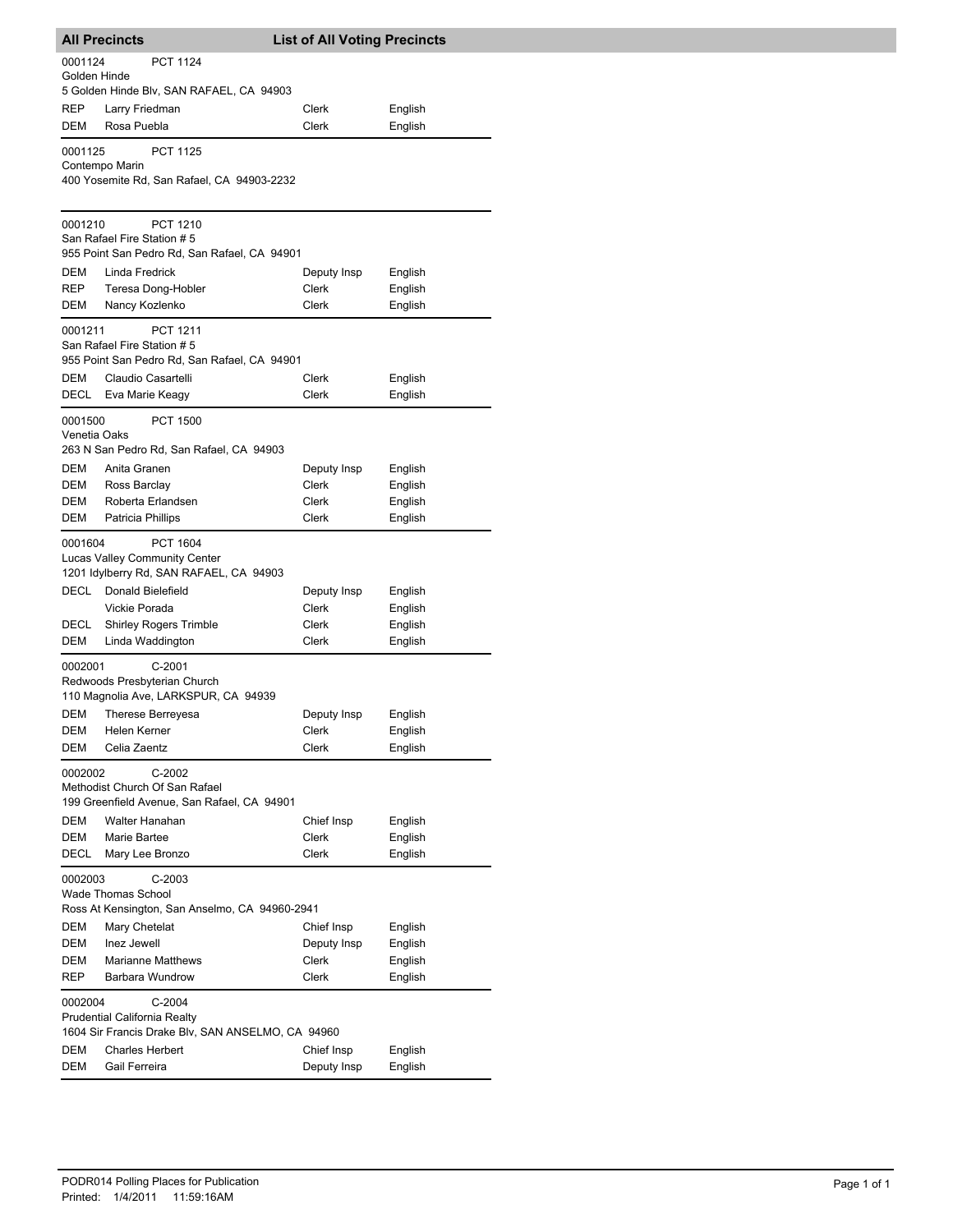|             | <b>All Precincts</b>                                                                | <b>List of All Voting Precincts</b> |                    |
|-------------|-------------------------------------------------------------------------------------|-------------------------------------|--------------------|
| 0002005     | $C-2005$                                                                            |                                     |                    |
|             | Ross Valley Fire Station #20                                                        |                                     |                    |
|             | Arroyo & Butterfield Rd, San Anselmo, CA 94960-1262                                 |                                     |                    |
| DEM         | Donald Drotman                                                                      | Chief Insp                          | English            |
| DEM<br>DEM  | Michael Kenyon                                                                      | Deputy Insp<br>Clerk                | English<br>English |
| REP         | Margaret Framm<br><b>Wilfred Swalberg</b>                                           | <b>Clerk</b>                        | English            |
|             |                                                                                     |                                     |                    |
| 0002006     | $C-2006$                                                                            |                                     |                    |
|             | Ross Valley Fire Station #20<br>Arroyo & Butterfield Rd, San Anselmo, CA 94960-1262 |                                     |                    |
| <b>DEM</b>  | Diane Cokely                                                                        | Deputy Insp                         | English            |
|             |                                                                                     | Clerk                               |                    |
| REP         | Norma Julianus-Howard                                                               | Clerk                               | English            |
| 0002007     | C-2007                                                                              |                                     |                    |
| Ross School |                                                                                     |                                     |                    |
|             | 9 Lagunitas Rd, Ross, CA 94957                                                      |                                     |                    |
| <b>REP</b>  | Sally Reed                                                                          | Chief Insp                          | English            |
| REP         | Sue Talmage                                                                         | Deputy Insp                         | English            |
| REP         | John Barr                                                                           | Clerk                               | English            |
| 0002008     | $C-2008$                                                                            |                                     |                    |
|             | Anthony Bacich School                                                               |                                     |                    |
|             | 699 Sir Francis Drake Blvd., KENTFIELD, CA 94904                                    |                                     |                    |
| GRN         | lan Roth                                                                            | Chief Insp                          | English            |
|             |                                                                                     |                                     |                    |
| 0002010     | $C-2010$                                                                            |                                     |                    |
|             | Kentfield Fire Station<br>1004 Sir Francis Drake Blvd, KENTFIELD, CA 94904          |                                     |                    |
| <b>DEM</b>  |                                                                                     |                                     |                    |
| DEM         | Lorraine Ferrua<br><b>Gerald Kraus</b>                                              | Chief Insp<br>Deputy Insp           | English<br>English |
| DECL        | Karin Granados                                                                      | Clerk                               | English            |
| <b>REP</b>  | Jena Ruhland                                                                        | Clerk                               | English            |
| 0002011     | $C-2011$                                                                            |                                     |                    |
|             | Masonic Lodge                                                                       |                                     |                    |
|             | 1122 Magnolia Ave, LARKSPUR, CA 94939                                               |                                     |                    |
|             |                                                                                     | Deputy Insp                         |                    |
| REP         | Fay Potter                                                                          | <b>Clerk</b>                        | English            |
| DEM         | Renee Ruttiman                                                                      | Clerk                               | English            |
| 0002013     | $C-2013$                                                                            |                                     |                    |
|             | Sleepy Hollow Homes Association                                                     |                                     |                    |
|             | 1317 Butterfield Rd, San Anselmo, CA 94960-1055                                     |                                     |                    |
| DEM         | Margaret Mary Wilson                                                                | Chief Insp                          | English            |
| REP         | Angela Gaona                                                                        | <b>Clerk</b>                        | English            |
| DEM         | Carol Nichelini                                                                     | <b>Clerk</b>                        | English            |
| 0002017     | C-2017                                                                              |                                     |                    |
|             | San Rafael Community Center                                                         |                                     |                    |
|             | 618 B St, SAN RAFAEL, CA 94901                                                      |                                     |                    |
| DEM         | Deborah Anker                                                                       | Chief Insp                          | English            |
| DEM         | Georgia Anker                                                                       | Deputy Insp                         | English            |
| REP         | Janice Embrey<br>Casey Reed                                                         | Clerk<br>Clerk                      | English            |
|             |                                                                                     |                                     | English            |
| 0002019     | $C-2019$                                                                            |                                     |                    |
|             | <b>Carpenters Union Hall</b>                                                        |                                     |                    |
| DEM         | 647 Lindaro St, San Rafael, CA 94901-3960<br>Alysanne Taylor                        | Chief Insp                          |                    |
| DEM         | Larry Johnson                                                                       | Deputy Insp                         | English<br>English |
| NLW         | <b>Ted Burik</b>                                                                    | Clerk                               | English            |
| DEM         | Annice Johnson                                                                      | Clerk                               | English            |
| DEM         | Mary Winkler                                                                        | Clerk                               | English            |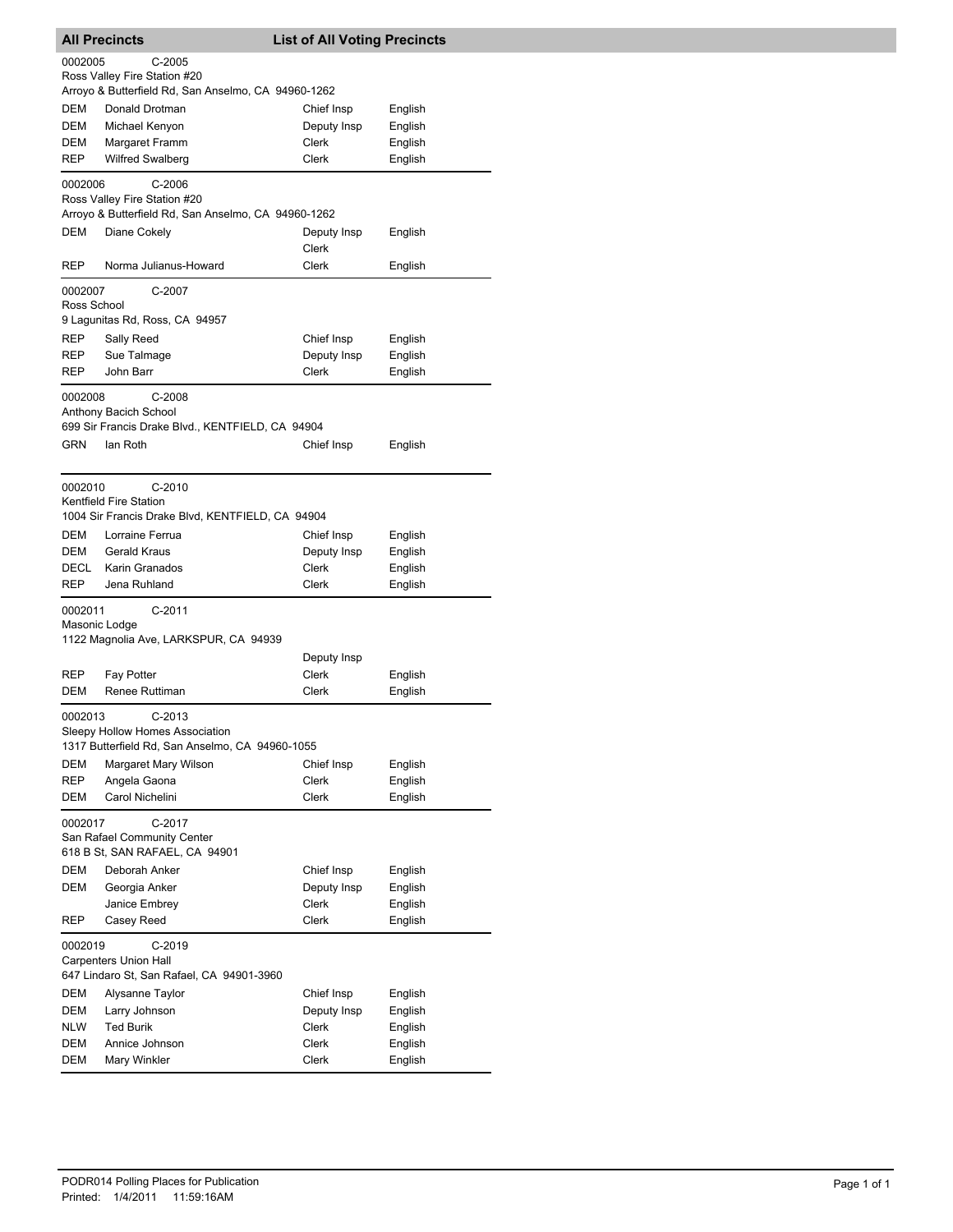|                          | <b>All Precincts</b>                                                                           | <b>List of All Voting Precincts</b> |                    |
|--------------------------|------------------------------------------------------------------------------------------------|-------------------------------------|--------------------|
| 0002020                  | $C-2020$                                                                                       |                                     |                    |
|                          | <b>Carpenters Union Hall</b><br>647 Lindaro St, San Rafael, CA 94901-3960                      |                                     |                    |
| DEM                      | Alissandra Bello                                                                               | Deputy Insp                         | English            |
| <b>REP</b>               | <b>Brenda Gabriel</b>                                                                          | Clerk                               | English            |
| DEM                      | Danielle Gard                                                                                  | Clerk                               | English            |
| 0002101<br>The Tamalpais | PCT 2101                                                                                       |                                     |                    |
|                          | 501 Via Casitas, Greenbrae, CA 94904                                                           |                                     |                    |
| REP                      | Norman Schoenstein                                                                             | Chief Insp                          | English            |
| REP                      | Mary-Elizabeth Merwin D                                                                        | Deputy Insp                         | English            |
| DEM<br>DEM               | <b>Richard Bartolacelli</b><br>Joy Peterson                                                    | Clerk<br>Clerk                      | English<br>English |
| 0002103                  | PCT 2103                                                                                       |                                     |                    |
| Cape Marin               |                                                                                                |                                     |                    |
|                          | Laderman Lane, Greenbrae, CA 94904-2482                                                        | Deputy Insp                         |                    |
| DEM                      | Monika Nimeh                                                                                   | Clerk                               | English            |
| DEM                      | Donald Thoman                                                                                  | Clerk                               | English            |
|                          | William Weigand                                                                                | Clerk                               | English            |
| 0002104<br>Cape Marin    | <b>PCT 2104</b>                                                                                |                                     |                    |
|                          | Laderman Lane, Greenbrae, CA 94904-2482                                                        |                                     |                    |
| DEM                      | Maradee Davis                                                                                  | Clerk                               | English            |
| <b>REP</b>               | Michael Duffy                                                                                  | Clerk                               | English            |
| 0002107                  | <b>PCT 2107</b><br>St Sebastian's Church<br>373 Bon Air Rd, KENTFIELD, CA 94904                |                                     |                    |
| DECL                     | Joyce B Wells                                                                                  | Chief Insp                          | English            |
| DEM                      | Shirley Josepher                                                                               | Deputy Insp                         | English            |
| <b>DEM</b>               | <b>Austin Blake</b>                                                                            | Clerk                               | English            |
| REP                      | Anthony De Benedict                                                                            | Clerk                               | English            |
| 0002108                  | <b>PCT 2108</b><br>St Patrick's Church                                                         |                                     |                    |
|                          | Magnolia & King Streets, Larkspur, CA 94939-1943                                               |                                     |                    |
| REP                      | Janis Kuhn                                                                                     | Chief Insp                          | English            |
| DEM                      | Luella Kralka                                                                                  | Deputy Insp                         | English            |
| DEM<br>DEM               | Mildred Heierle<br>Lynn Vanda                                                                  | Clerk<br>Clerk                      | English<br>English |
| 0002109                  | PCT 2109                                                                                       |                                     |                    |
|                          | St Patrick's Church<br>Magnolia & King Streets, Larkspur, CA 94939-1943                        |                                     |                    |
| DECL                     | <b>Hayden Hicks</b>                                                                            | Deputy Insp                         | English            |
| DEM                      | Jean Jones                                                                                     | Clerk                               | English            |
| 0002112<br>Masonic Lodge | <b>PCT 2112</b>                                                                                |                                     |                    |
|                          | 1122 Magnolia Ave, LARKSPUR, CA 94939                                                          |                                     |                    |
| DEM                      | Anne Miller                                                                                    | Deputy Insp                         | English            |
| DEM                      | <b>Esther Rubin</b>                                                                            | <b>Clerk</b>                        | English            |
| DEM                      | Max Segar                                                                                      | Clerk                               | English            |
| DEM                      | Setsuko Segar                                                                                  | Clerk                               | English            |
| 0002201                  | <b>PCT 2201</b><br><b>Wade Thomas School</b><br>Ross At Kensington, San Anselmo, CA 94960-2941 |                                     |                    |
| REP                      | <b>Charles Logie</b>                                                                           | Deputy Insp                         | English            |
| DEM                      | Marsha Hallet                                                                                  | Clerk                               | E, S               |
| DEM                      | David Andrew Kolek                                                                             | Clerk                               | English            |
| 0002205                  | <b>PCT 2205</b><br>American Legion Hall<br>120 Veterans Place, San Anselmo, CA 94960           |                                     |                    |
| REP                      | Grant Bucknum                                                                                  | Deputy Insp                         | English            |
| REP                      | Jeanette Marquez                                                                               | Clerk                               | English            |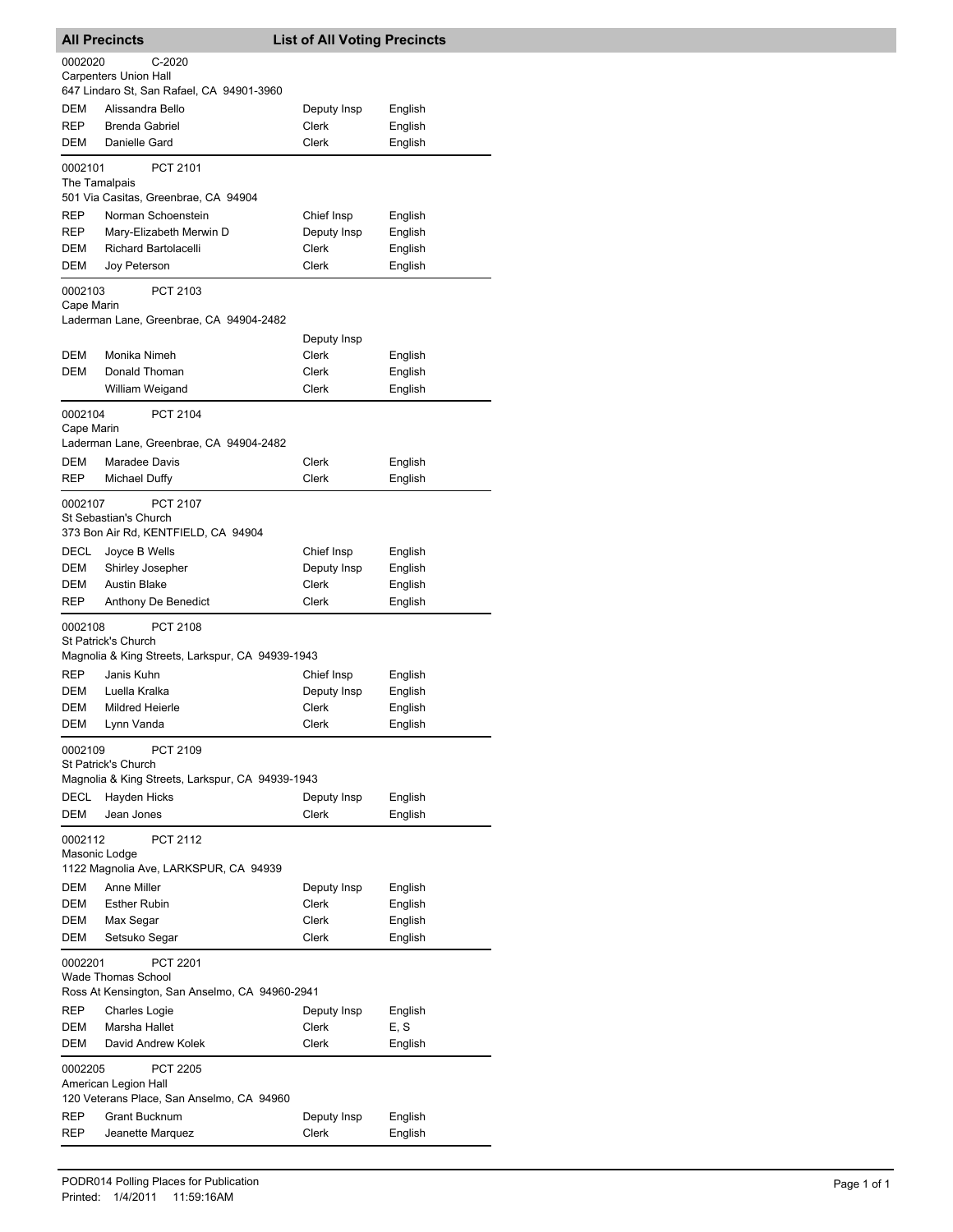| <b>All Precincts</b>            |                                                                                                                                           | <b>List of All Voting Precincts</b> |                    |
|---------------------------------|-------------------------------------------------------------------------------------------------------------------------------------------|-------------------------------------|--------------------|
| 0002206                         | <b>PCT 2206</b><br>American Legion Hall                                                                                                   |                                     |                    |
|                                 | 120 Veterans Place, San Anselmo, CA 94960                                                                                                 |                                     |                    |
| DEM                             | Vivian Berliner                                                                                                                           | Clerk                               | English            |
| <b>REP</b>                      | Hilda Mills                                                                                                                               | Clerk                               | English            |
| DEM                             | Marcella Murray                                                                                                                           | Clerk                               | English            |
| 0002207                         | <b>PCT 2207</b>                                                                                                                           |                                     |                    |
|                                 | Ross Valley Fire Station #19<br>777 San Anselmo Ave, SAN ANSELMO, CA 94960                                                                |                                     |                    |
| <b>REP</b>                      | <b>Everett Farey</b>                                                                                                                      | Chief Insp                          | English            |
| DEM                             | Enid Albedi                                                                                                                               | Deputy Insp                         | English            |
| 0002301                         | PCT 2301<br>Fairfax Women's Club<br>46 Park Rd, FAIRFAX, CA 94930                                                                         |                                     |                    |
| 0002302                         | PCT 2302<br>Fairfax Women's Club                                                                                                          |                                     |                    |
|                                 | 46 Park Rd, FAIRFAX, CA 94930                                                                                                             |                                     |                    |
| REP                             | Dell Blodgett                                                                                                                             | Clerk                               | English            |
| 0002303                         | PCT 2303<br><b>Fairfax Fire Station</b><br>Corner Bolinas & Park, FAIRFAX, CA 94930                                                       |                                     |                    |
| REP                             | Frederick Codoni                                                                                                                          | Chief Insp                          | English            |
| DEM                             | Denyce Vogler-Codoni                                                                                                                      | Deputy Insp                         | English            |
| GRN                             | Cindi Darling                                                                                                                             | <b>Clerk</b>                        | English            |
|                                 | Anthony Starelli                                                                                                                          | Clerk                               | English            |
| 0002304<br>DEM<br>DEM           | PCT 2304<br>Fairfax Regional Library<br>2097 Sir Francis Drake Blvd, Fairfax, CA 94930-1115<br><b>Richard Fahrner</b><br>Maureen Mc Manus | Chief Insp<br>Deputy Insp<br>Clerk  | English<br>English |
| 0002305<br><b>Bennett House</b> | <b>PCT 2305</b>                                                                                                                           |                                     |                    |
|                                 | 53 Taylor Drive (Claus & Taylor), FAIRFAX, CA 94930<br>Elizabeth Philcox                                                                  |                                     |                    |
| DEM<br>DEM                      | Patty Stockard                                                                                                                            | Chief Insp<br>Deputy Insp           | English<br>English |
| DEM                             | Jennie Lutz                                                                                                                               | Clerk                               | English            |
| <b>DEM</b>                      | Sydney Philcox                                                                                                                            | Clerk                               | English            |
| 0002306<br>Manor School         | PCT 2306<br>150 Oak Manor Dr, FAIRFAX, CA 94930                                                                                           |                                     |                    |
| DEM                             | Joyce Cole                                                                                                                                | Chief Insp                          | English            |
| DEM                             | Rosetta Davis                                                                                                                             | Clerk                               | English            |
| DEM                             | Barbara Lange                                                                                                                             | Clerk                               | English            |
| <b>DEM</b>                      | Katherine Willman                                                                                                                         | Clerk                               | English            |
| 0002402<br>Ross School          | <b>PCT 2402</b><br>9 Lagunitas Rd, Ross, CA 94957                                                                                         |                                     |                    |
| DEM                             | David Heilbrun                                                                                                                            | Clerk                               | English            |
| DECL                            | Philip Robertson                                                                                                                          | Clerk                               | English            |
| 0002504<br>Masonic Lodge        | <b>PCT 2504</b><br>1122 Magnolia Ave, LARKSPUR, CA 94939                                                                                  |                                     |                    |
|                                 |                                                                                                                                           | Clerk                               |                    |
| 0002600                         | <b>PCT 2600</b><br>Sleepy Hollow Homes Association<br>1317 Butterfield Rd, San Anselmo, CA 94960-1055                                     |                                     |                    |
| REP                             | Sally Zunino                                                                                                                              | Deputy Insp                         | English            |
| REP                             | Jeffrey Reinders                                                                                                                          | Clerk                               | English            |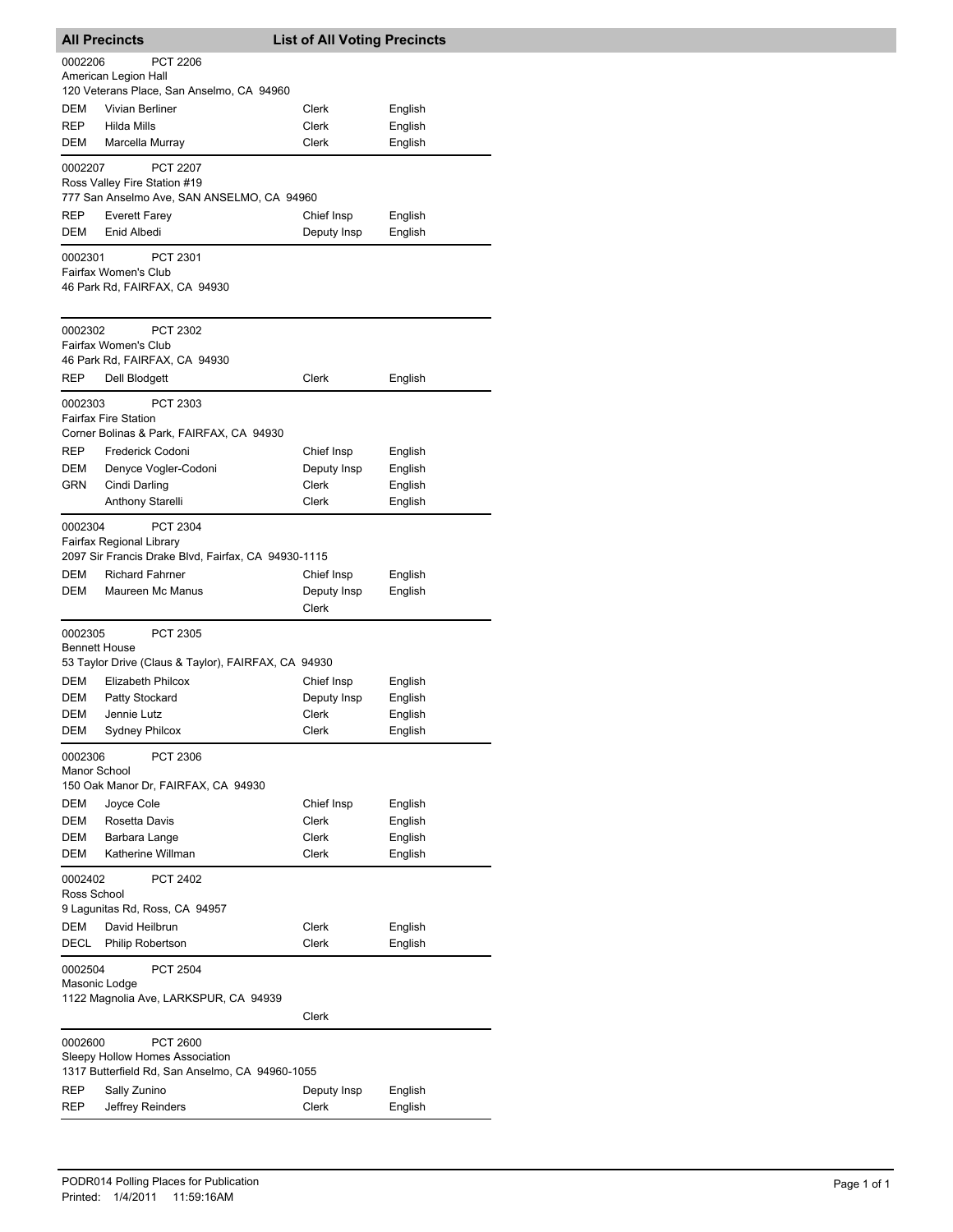|                         | <b>All Precincts</b>                                                                         | <b>List of All Voting Precincts</b> |                    |
|-------------------------|----------------------------------------------------------------------------------------------|-------------------------------------|--------------------|
| 0002601                 | PCT 2601<br>Sleepy Hollow Presbyterian Church<br>100 Tarry Rd, San Anselmo, CA 94960-1066    |                                     |                    |
| REP<br>DECL             | <b>Constance Berto</b><br>Teresa Flocco                                                      | Chief Insp<br>Clerk                 | E, S<br>English    |
| 0002701<br>Manor School | PCT 2701<br>150 Oak Manor Dr, FAIRFAX, CA 94930                                              |                                     |                    |
| DEM                     | Adell Freeman                                                                                | Clerk                               | English            |
| 0002800                 | PCT 2800<br>St Sebastian's Church<br>373 Bon Air Rd, KENTFIELD, CA 94904                     |                                     |                    |
| DEM                     | Jean Musgrave                                                                                | Deputy Insp                         | English            |
| DEM                     | <b>Raymond Nimeh</b>                                                                         | Clerk                               | English            |
| DEM                     | <b>Betty Oakey</b>                                                                           | Clerk                               | English            |
| DEM                     | <b>Charlton Schwartz</b>                                                                     | Clerk                               | E, S               |
| 0002801                 | PCT 2801<br>St Sebastian's Church<br>373 Bon Air Rd, KENTFIELD, CA 94904                     |                                     |                    |
| DEM                     | Sheila Hershon                                                                               | Deputy Insp                         | English            |
| REP                     | <b>Ruth Baney</b>                                                                            | Clerk                               | English            |
| 0002907                 | <b>PCT 2907</b><br>First Presbyterian Church                                                 |                                     |                    |
| REP                     | 1510 5th Ave, San Rafael, CA 94901<br>Paul Cossaboon                                         | Deputy Insp                         | English            |
| DEM                     | Elisa Alvarez                                                                                | Clerk                               | English            |
| REP                     | Barbara Chism                                                                                | Clerk                               | English            |
| 0002908                 | PCT 2908<br>San Rafael Community Center<br>618 B St, SAN RAFAEL, CA 94901                    |                                     |                    |
| DEM                     | Jennifer Anker                                                                               | Deputy Insp                         | English            |
| DEM                     | Tae Chong                                                                                    | Clerk                               | English            |
| DEM<br>0003001          | Debra Pellinacci<br>C-3001<br>Sausalito Women's Club<br>120 Central Ave, Sausalito, CA 94965 | Clerk                               | English            |
|                         |                                                                                              | Deputy Insp<br>Clerk                |                    |
| REP                     | Maura Durrant                                                                                | Clerk                               | English            |
| 0003002                 | C-3002<br>Star Of Sea Catholic Church<br>180 Harrison Ave, SAUSALITO, CA 94965               |                                     |                    |
| REP                     | <b>Ruth Webber</b><br><b>Charles Donald</b>                                                  | Chief Insp<br>Clerk                 | English<br>English |
| DEM                     | Daniel George                                                                                | Clerk                               | English            |
| 0003003                 | $C-3003$<br>Sewerage Agency Of So Marin<br>450 Sycamore Ave, Mill Valley, CA 94941-2232      |                                     |                    |
| REP                     | <b>Russell Wallace</b>                                                                       | Chief Insp                          | English            |
| GRN<br>DECL             | Jakub Coltun<br>Debra Hatchell                                                               | Clerk<br>Clerk                      | English<br>English |
| 0003004                 | $C-3004$<br>Episcopal Church Of Our Savior<br>10 Old Mill St, MILL VALLEY, CA 94941          |                                     |                    |
| DEM                     | <b>Frances Wolff</b>                                                                         | Deputy Insp                         | English            |
| REP                     | <b>Byron Fox</b>                                                                             | Clerk                               | English            |
| DEM                     | Marianne Pelet                                                                               | Clerk                               | English            |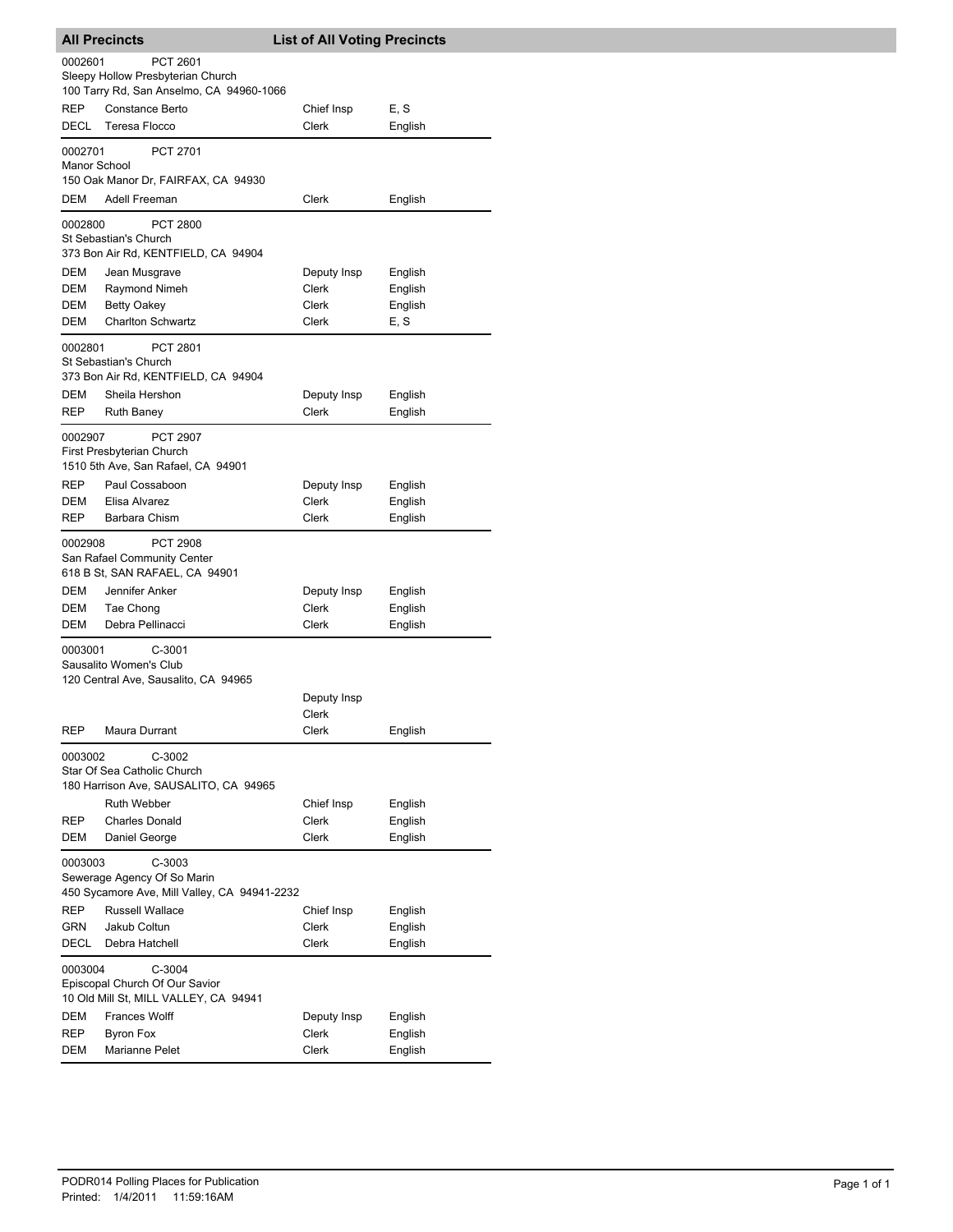| 0003005<br>C-3005<br>Our Lady Of Mt Carmel Church<br>3 Oakdale Ave, MILL VALLEY, CA 94941<br><b>REP</b><br>Barbara Stauder<br>Chief Insp<br>English<br>Deputy Insp<br>Clerk<br>DEM<br>Nancy M Padou<br>English<br>AIP<br>Scott Watterworth<br>Clerk<br>English<br>C-3006<br>0003006<br>Park School<br>360 E. Blithedale Ave, Mill Valley, CA 94941-2140<br>DEM<br>Phillip Vizcarra<br>Chief Insp<br>English<br>REP<br>Deputy Insp<br>Barbara Morgan<br>English<br>DEM<br>Judith Reneau<br>Clerk<br>English<br>Pat B Stroud<br>E, S<br>DEM<br>Clerk<br>0003007<br>C-3007<br>Park School<br>360 E. Blithedale Ave, Mill Valley, CA 94941-2140<br>DECL<br>Carlos Livermore<br>Deputy Insp<br>English<br>DECL<br>Clerk<br>Judith Arago<br>English<br>DEM<br>Sandra Lamke<br>Clerk<br>English<br>DEM<br>Clerk<br>English<br>Nancy Linscott<br>0003008<br>C-3008<br>Mill Valley Community Ctr<br>180 Camino Alto, Mill Valley, CA 94941-4603<br>Scott Dulaney Palmer<br>DEM<br>Chief Insp<br>English<br>REP<br>Renee Ward<br>Deputy Insp<br>English<br>Clerk<br>AIP.<br>Josephine Infante<br>English<br>Clerk<br>English<br>DEM<br>Robert Pepper<br>C-3009<br>0003009<br><b>Tam Valley Community Ctr</b><br>203 Marin Ave, Mill Valley, CA 94941-4068<br><b>REP</b><br>Nuri Sutter<br>Deputy Insp<br>English<br>DEM<br>Clerk<br>Margaret Eastman<br>English<br>$C-3010$<br>0003010<br>Almonte Improvement Club<br>Almonte & Wisteria Way, Mill Valley, CA 94941-4138<br><b>REP</b><br>Ernest Au Jr<br>Deputy Insp<br>English<br>Clerk<br>DEM<br>English<br>Barbara Duncan<br>0003011<br>$C-3011$<br>Almonte Improvement Club<br>Almonte & Wisteria Way, Mill Valley, CA 94941-4138<br>Deputy Insp<br><b>Clerk</b><br>0003012<br>$C-3012$<br><b>Strawberry Shores Office</b><br>111 Seminary Dr., MILL VALLEY, CA 94941<br>DECL<br><b>Robert Stauder</b><br>Chief Insp<br>English<br>Clerk<br>DECL<br>Beverly Kern<br>English<br>Clerk<br><b>DEM</b><br>Ricka Young<br>English<br>0003013<br>$C-3013$<br>So Marin Fire Protection Dist<br>308 Reed Blvd, MILL VALLEY, CA 94941<br>DEM<br>Wilma Zepp<br>Chief Insp<br>English<br>DEM<br><b>Ruth Adrain</b><br>Deputy Insp<br>English<br>Afsar Fattahi<br>DEM<br>Clerk<br>English<br>0003015<br>$C-3015$<br><b>Tiburon Baptist Church</b><br>445 Greenwood Beach Rd, TIBURON, CA 94920<br>REP<br>Carolyn Fanning<br>Deputy Insp<br>English<br>Clerk<br>REP<br>Audre Klyce<br>English | <b>All Precincts</b> |  | <b>List of All Voting Precincts</b> |  |  |  |
|-----------------------------------------------------------------------------------------------------------------------------------------------------------------------------------------------------------------------------------------------------------------------------------------------------------------------------------------------------------------------------------------------------------------------------------------------------------------------------------------------------------------------------------------------------------------------------------------------------------------------------------------------------------------------------------------------------------------------------------------------------------------------------------------------------------------------------------------------------------------------------------------------------------------------------------------------------------------------------------------------------------------------------------------------------------------------------------------------------------------------------------------------------------------------------------------------------------------------------------------------------------------------------------------------------------------------------------------------------------------------------------------------------------------------------------------------------------------------------------------------------------------------------------------------------------------------------------------------------------------------------------------------------------------------------------------------------------------------------------------------------------------------------------------------------------------------------------------------------------------------------------------------------------------------------------------------------------------------------------------------------------------------------------------------------------------------------------------------------------------------------------------------------------------------------------------------------------------------------------------------------------------------------------------------------------------------------------------------------------------------------------------------------------------------------|----------------------|--|-------------------------------------|--|--|--|
|                                                                                                                                                                                                                                                                                                                                                                                                                                                                                                                                                                                                                                                                                                                                                                                                                                                                                                                                                                                                                                                                                                                                                                                                                                                                                                                                                                                                                                                                                                                                                                                                                                                                                                                                                                                                                                                                                                                                                                                                                                                                                                                                                                                                                                                                                                                                                                                                                             |                      |  |                                     |  |  |  |
|                                                                                                                                                                                                                                                                                                                                                                                                                                                                                                                                                                                                                                                                                                                                                                                                                                                                                                                                                                                                                                                                                                                                                                                                                                                                                                                                                                                                                                                                                                                                                                                                                                                                                                                                                                                                                                                                                                                                                                                                                                                                                                                                                                                                                                                                                                                                                                                                                             |                      |  |                                     |  |  |  |
|                                                                                                                                                                                                                                                                                                                                                                                                                                                                                                                                                                                                                                                                                                                                                                                                                                                                                                                                                                                                                                                                                                                                                                                                                                                                                                                                                                                                                                                                                                                                                                                                                                                                                                                                                                                                                                                                                                                                                                                                                                                                                                                                                                                                                                                                                                                                                                                                                             |                      |  |                                     |  |  |  |
|                                                                                                                                                                                                                                                                                                                                                                                                                                                                                                                                                                                                                                                                                                                                                                                                                                                                                                                                                                                                                                                                                                                                                                                                                                                                                                                                                                                                                                                                                                                                                                                                                                                                                                                                                                                                                                                                                                                                                                                                                                                                                                                                                                                                                                                                                                                                                                                                                             |                      |  |                                     |  |  |  |
|                                                                                                                                                                                                                                                                                                                                                                                                                                                                                                                                                                                                                                                                                                                                                                                                                                                                                                                                                                                                                                                                                                                                                                                                                                                                                                                                                                                                                                                                                                                                                                                                                                                                                                                                                                                                                                                                                                                                                                                                                                                                                                                                                                                                                                                                                                                                                                                                                             |                      |  |                                     |  |  |  |
|                                                                                                                                                                                                                                                                                                                                                                                                                                                                                                                                                                                                                                                                                                                                                                                                                                                                                                                                                                                                                                                                                                                                                                                                                                                                                                                                                                                                                                                                                                                                                                                                                                                                                                                                                                                                                                                                                                                                                                                                                                                                                                                                                                                                                                                                                                                                                                                                                             |                      |  |                                     |  |  |  |
|                                                                                                                                                                                                                                                                                                                                                                                                                                                                                                                                                                                                                                                                                                                                                                                                                                                                                                                                                                                                                                                                                                                                                                                                                                                                                                                                                                                                                                                                                                                                                                                                                                                                                                                                                                                                                                                                                                                                                                                                                                                                                                                                                                                                                                                                                                                                                                                                                             |                      |  |                                     |  |  |  |
|                                                                                                                                                                                                                                                                                                                                                                                                                                                                                                                                                                                                                                                                                                                                                                                                                                                                                                                                                                                                                                                                                                                                                                                                                                                                                                                                                                                                                                                                                                                                                                                                                                                                                                                                                                                                                                                                                                                                                                                                                                                                                                                                                                                                                                                                                                                                                                                                                             |                      |  |                                     |  |  |  |
|                                                                                                                                                                                                                                                                                                                                                                                                                                                                                                                                                                                                                                                                                                                                                                                                                                                                                                                                                                                                                                                                                                                                                                                                                                                                                                                                                                                                                                                                                                                                                                                                                                                                                                                                                                                                                                                                                                                                                                                                                                                                                                                                                                                                                                                                                                                                                                                                                             |                      |  |                                     |  |  |  |
|                                                                                                                                                                                                                                                                                                                                                                                                                                                                                                                                                                                                                                                                                                                                                                                                                                                                                                                                                                                                                                                                                                                                                                                                                                                                                                                                                                                                                                                                                                                                                                                                                                                                                                                                                                                                                                                                                                                                                                                                                                                                                                                                                                                                                                                                                                                                                                                                                             |                      |  |                                     |  |  |  |
|                                                                                                                                                                                                                                                                                                                                                                                                                                                                                                                                                                                                                                                                                                                                                                                                                                                                                                                                                                                                                                                                                                                                                                                                                                                                                                                                                                                                                                                                                                                                                                                                                                                                                                                                                                                                                                                                                                                                                                                                                                                                                                                                                                                                                                                                                                                                                                                                                             |                      |  |                                     |  |  |  |
|                                                                                                                                                                                                                                                                                                                                                                                                                                                                                                                                                                                                                                                                                                                                                                                                                                                                                                                                                                                                                                                                                                                                                                                                                                                                                                                                                                                                                                                                                                                                                                                                                                                                                                                                                                                                                                                                                                                                                                                                                                                                                                                                                                                                                                                                                                                                                                                                                             |                      |  |                                     |  |  |  |
|                                                                                                                                                                                                                                                                                                                                                                                                                                                                                                                                                                                                                                                                                                                                                                                                                                                                                                                                                                                                                                                                                                                                                                                                                                                                                                                                                                                                                                                                                                                                                                                                                                                                                                                                                                                                                                                                                                                                                                                                                                                                                                                                                                                                                                                                                                                                                                                                                             |                      |  |                                     |  |  |  |
|                                                                                                                                                                                                                                                                                                                                                                                                                                                                                                                                                                                                                                                                                                                                                                                                                                                                                                                                                                                                                                                                                                                                                                                                                                                                                                                                                                                                                                                                                                                                                                                                                                                                                                                                                                                                                                                                                                                                                                                                                                                                                                                                                                                                                                                                                                                                                                                                                             |                      |  |                                     |  |  |  |
|                                                                                                                                                                                                                                                                                                                                                                                                                                                                                                                                                                                                                                                                                                                                                                                                                                                                                                                                                                                                                                                                                                                                                                                                                                                                                                                                                                                                                                                                                                                                                                                                                                                                                                                                                                                                                                                                                                                                                                                                                                                                                                                                                                                                                                                                                                                                                                                                                             |                      |  |                                     |  |  |  |
|                                                                                                                                                                                                                                                                                                                                                                                                                                                                                                                                                                                                                                                                                                                                                                                                                                                                                                                                                                                                                                                                                                                                                                                                                                                                                                                                                                                                                                                                                                                                                                                                                                                                                                                                                                                                                                                                                                                                                                                                                                                                                                                                                                                                                                                                                                                                                                                                                             |                      |  |                                     |  |  |  |
|                                                                                                                                                                                                                                                                                                                                                                                                                                                                                                                                                                                                                                                                                                                                                                                                                                                                                                                                                                                                                                                                                                                                                                                                                                                                                                                                                                                                                                                                                                                                                                                                                                                                                                                                                                                                                                                                                                                                                                                                                                                                                                                                                                                                                                                                                                                                                                                                                             |                      |  |                                     |  |  |  |
|                                                                                                                                                                                                                                                                                                                                                                                                                                                                                                                                                                                                                                                                                                                                                                                                                                                                                                                                                                                                                                                                                                                                                                                                                                                                                                                                                                                                                                                                                                                                                                                                                                                                                                                                                                                                                                                                                                                                                                                                                                                                                                                                                                                                                                                                                                                                                                                                                             |                      |  |                                     |  |  |  |
|                                                                                                                                                                                                                                                                                                                                                                                                                                                                                                                                                                                                                                                                                                                                                                                                                                                                                                                                                                                                                                                                                                                                                                                                                                                                                                                                                                                                                                                                                                                                                                                                                                                                                                                                                                                                                                                                                                                                                                                                                                                                                                                                                                                                                                                                                                                                                                                                                             |                      |  |                                     |  |  |  |
|                                                                                                                                                                                                                                                                                                                                                                                                                                                                                                                                                                                                                                                                                                                                                                                                                                                                                                                                                                                                                                                                                                                                                                                                                                                                                                                                                                                                                                                                                                                                                                                                                                                                                                                                                                                                                                                                                                                                                                                                                                                                                                                                                                                                                                                                                                                                                                                                                             |                      |  |                                     |  |  |  |
|                                                                                                                                                                                                                                                                                                                                                                                                                                                                                                                                                                                                                                                                                                                                                                                                                                                                                                                                                                                                                                                                                                                                                                                                                                                                                                                                                                                                                                                                                                                                                                                                                                                                                                                                                                                                                                                                                                                                                                                                                                                                                                                                                                                                                                                                                                                                                                                                                             |                      |  |                                     |  |  |  |
|                                                                                                                                                                                                                                                                                                                                                                                                                                                                                                                                                                                                                                                                                                                                                                                                                                                                                                                                                                                                                                                                                                                                                                                                                                                                                                                                                                                                                                                                                                                                                                                                                                                                                                                                                                                                                                                                                                                                                                                                                                                                                                                                                                                                                                                                                                                                                                                                                             |                      |  |                                     |  |  |  |
|                                                                                                                                                                                                                                                                                                                                                                                                                                                                                                                                                                                                                                                                                                                                                                                                                                                                                                                                                                                                                                                                                                                                                                                                                                                                                                                                                                                                                                                                                                                                                                                                                                                                                                                                                                                                                                                                                                                                                                                                                                                                                                                                                                                                                                                                                                                                                                                                                             |                      |  |                                     |  |  |  |
|                                                                                                                                                                                                                                                                                                                                                                                                                                                                                                                                                                                                                                                                                                                                                                                                                                                                                                                                                                                                                                                                                                                                                                                                                                                                                                                                                                                                                                                                                                                                                                                                                                                                                                                                                                                                                                                                                                                                                                                                                                                                                                                                                                                                                                                                                                                                                                                                                             |                      |  |                                     |  |  |  |
|                                                                                                                                                                                                                                                                                                                                                                                                                                                                                                                                                                                                                                                                                                                                                                                                                                                                                                                                                                                                                                                                                                                                                                                                                                                                                                                                                                                                                                                                                                                                                                                                                                                                                                                                                                                                                                                                                                                                                                                                                                                                                                                                                                                                                                                                                                                                                                                                                             |                      |  |                                     |  |  |  |
|                                                                                                                                                                                                                                                                                                                                                                                                                                                                                                                                                                                                                                                                                                                                                                                                                                                                                                                                                                                                                                                                                                                                                                                                                                                                                                                                                                                                                                                                                                                                                                                                                                                                                                                                                                                                                                                                                                                                                                                                                                                                                                                                                                                                                                                                                                                                                                                                                             |                      |  |                                     |  |  |  |
|                                                                                                                                                                                                                                                                                                                                                                                                                                                                                                                                                                                                                                                                                                                                                                                                                                                                                                                                                                                                                                                                                                                                                                                                                                                                                                                                                                                                                                                                                                                                                                                                                                                                                                                                                                                                                                                                                                                                                                                                                                                                                                                                                                                                                                                                                                                                                                                                                             |                      |  |                                     |  |  |  |
|                                                                                                                                                                                                                                                                                                                                                                                                                                                                                                                                                                                                                                                                                                                                                                                                                                                                                                                                                                                                                                                                                                                                                                                                                                                                                                                                                                                                                                                                                                                                                                                                                                                                                                                                                                                                                                                                                                                                                                                                                                                                                                                                                                                                                                                                                                                                                                                                                             |                      |  |                                     |  |  |  |
|                                                                                                                                                                                                                                                                                                                                                                                                                                                                                                                                                                                                                                                                                                                                                                                                                                                                                                                                                                                                                                                                                                                                                                                                                                                                                                                                                                                                                                                                                                                                                                                                                                                                                                                                                                                                                                                                                                                                                                                                                                                                                                                                                                                                                                                                                                                                                                                                                             |                      |  |                                     |  |  |  |
|                                                                                                                                                                                                                                                                                                                                                                                                                                                                                                                                                                                                                                                                                                                                                                                                                                                                                                                                                                                                                                                                                                                                                                                                                                                                                                                                                                                                                                                                                                                                                                                                                                                                                                                                                                                                                                                                                                                                                                                                                                                                                                                                                                                                                                                                                                                                                                                                                             |                      |  |                                     |  |  |  |
|                                                                                                                                                                                                                                                                                                                                                                                                                                                                                                                                                                                                                                                                                                                                                                                                                                                                                                                                                                                                                                                                                                                                                                                                                                                                                                                                                                                                                                                                                                                                                                                                                                                                                                                                                                                                                                                                                                                                                                                                                                                                                                                                                                                                                                                                                                                                                                                                                             |                      |  |                                     |  |  |  |
|                                                                                                                                                                                                                                                                                                                                                                                                                                                                                                                                                                                                                                                                                                                                                                                                                                                                                                                                                                                                                                                                                                                                                                                                                                                                                                                                                                                                                                                                                                                                                                                                                                                                                                                                                                                                                                                                                                                                                                                                                                                                                                                                                                                                                                                                                                                                                                                                                             |                      |  |                                     |  |  |  |
|                                                                                                                                                                                                                                                                                                                                                                                                                                                                                                                                                                                                                                                                                                                                                                                                                                                                                                                                                                                                                                                                                                                                                                                                                                                                                                                                                                                                                                                                                                                                                                                                                                                                                                                                                                                                                                                                                                                                                                                                                                                                                                                                                                                                                                                                                                                                                                                                                             |                      |  |                                     |  |  |  |
|                                                                                                                                                                                                                                                                                                                                                                                                                                                                                                                                                                                                                                                                                                                                                                                                                                                                                                                                                                                                                                                                                                                                                                                                                                                                                                                                                                                                                                                                                                                                                                                                                                                                                                                                                                                                                                                                                                                                                                                                                                                                                                                                                                                                                                                                                                                                                                                                                             |                      |  |                                     |  |  |  |
|                                                                                                                                                                                                                                                                                                                                                                                                                                                                                                                                                                                                                                                                                                                                                                                                                                                                                                                                                                                                                                                                                                                                                                                                                                                                                                                                                                                                                                                                                                                                                                                                                                                                                                                                                                                                                                                                                                                                                                                                                                                                                                                                                                                                                                                                                                                                                                                                                             |                      |  |                                     |  |  |  |
|                                                                                                                                                                                                                                                                                                                                                                                                                                                                                                                                                                                                                                                                                                                                                                                                                                                                                                                                                                                                                                                                                                                                                                                                                                                                                                                                                                                                                                                                                                                                                                                                                                                                                                                                                                                                                                                                                                                                                                                                                                                                                                                                                                                                                                                                                                                                                                                                                             |                      |  |                                     |  |  |  |
|                                                                                                                                                                                                                                                                                                                                                                                                                                                                                                                                                                                                                                                                                                                                                                                                                                                                                                                                                                                                                                                                                                                                                                                                                                                                                                                                                                                                                                                                                                                                                                                                                                                                                                                                                                                                                                                                                                                                                                                                                                                                                                                                                                                                                                                                                                                                                                                                                             |                      |  |                                     |  |  |  |
|                                                                                                                                                                                                                                                                                                                                                                                                                                                                                                                                                                                                                                                                                                                                                                                                                                                                                                                                                                                                                                                                                                                                                                                                                                                                                                                                                                                                                                                                                                                                                                                                                                                                                                                                                                                                                                                                                                                                                                                                                                                                                                                                                                                                                                                                                                                                                                                                                             |                      |  |                                     |  |  |  |
|                                                                                                                                                                                                                                                                                                                                                                                                                                                                                                                                                                                                                                                                                                                                                                                                                                                                                                                                                                                                                                                                                                                                                                                                                                                                                                                                                                                                                                                                                                                                                                                                                                                                                                                                                                                                                                                                                                                                                                                                                                                                                                                                                                                                                                                                                                                                                                                                                             |                      |  |                                     |  |  |  |
|                                                                                                                                                                                                                                                                                                                                                                                                                                                                                                                                                                                                                                                                                                                                                                                                                                                                                                                                                                                                                                                                                                                                                                                                                                                                                                                                                                                                                                                                                                                                                                                                                                                                                                                                                                                                                                                                                                                                                                                                                                                                                                                                                                                                                                                                                                                                                                                                                             |                      |  |                                     |  |  |  |
|                                                                                                                                                                                                                                                                                                                                                                                                                                                                                                                                                                                                                                                                                                                                                                                                                                                                                                                                                                                                                                                                                                                                                                                                                                                                                                                                                                                                                                                                                                                                                                                                                                                                                                                                                                                                                                                                                                                                                                                                                                                                                                                                                                                                                                                                                                                                                                                                                             |                      |  |                                     |  |  |  |
|                                                                                                                                                                                                                                                                                                                                                                                                                                                                                                                                                                                                                                                                                                                                                                                                                                                                                                                                                                                                                                                                                                                                                                                                                                                                                                                                                                                                                                                                                                                                                                                                                                                                                                                                                                                                                                                                                                                                                                                                                                                                                                                                                                                                                                                                                                                                                                                                                             |                      |  |                                     |  |  |  |
|                                                                                                                                                                                                                                                                                                                                                                                                                                                                                                                                                                                                                                                                                                                                                                                                                                                                                                                                                                                                                                                                                                                                                                                                                                                                                                                                                                                                                                                                                                                                                                                                                                                                                                                                                                                                                                                                                                                                                                                                                                                                                                                                                                                                                                                                                                                                                                                                                             |                      |  |                                     |  |  |  |
|                                                                                                                                                                                                                                                                                                                                                                                                                                                                                                                                                                                                                                                                                                                                                                                                                                                                                                                                                                                                                                                                                                                                                                                                                                                                                                                                                                                                                                                                                                                                                                                                                                                                                                                                                                                                                                                                                                                                                                                                                                                                                                                                                                                                                                                                                                                                                                                                                             |                      |  |                                     |  |  |  |
|                                                                                                                                                                                                                                                                                                                                                                                                                                                                                                                                                                                                                                                                                                                                                                                                                                                                                                                                                                                                                                                                                                                                                                                                                                                                                                                                                                                                                                                                                                                                                                                                                                                                                                                                                                                                                                                                                                                                                                                                                                                                                                                                                                                                                                                                                                                                                                                                                             |                      |  |                                     |  |  |  |
|                                                                                                                                                                                                                                                                                                                                                                                                                                                                                                                                                                                                                                                                                                                                                                                                                                                                                                                                                                                                                                                                                                                                                                                                                                                                                                                                                                                                                                                                                                                                                                                                                                                                                                                                                                                                                                                                                                                                                                                                                                                                                                                                                                                                                                                                                                                                                                                                                             |                      |  |                                     |  |  |  |
|                                                                                                                                                                                                                                                                                                                                                                                                                                                                                                                                                                                                                                                                                                                                                                                                                                                                                                                                                                                                                                                                                                                                                                                                                                                                                                                                                                                                                                                                                                                                                                                                                                                                                                                                                                                                                                                                                                                                                                                                                                                                                                                                                                                                                                                                                                                                                                                                                             |                      |  |                                     |  |  |  |
|                                                                                                                                                                                                                                                                                                                                                                                                                                                                                                                                                                                                                                                                                                                                                                                                                                                                                                                                                                                                                                                                                                                                                                                                                                                                                                                                                                                                                                                                                                                                                                                                                                                                                                                                                                                                                                                                                                                                                                                                                                                                                                                                                                                                                                                                                                                                                                                                                             |                      |  |                                     |  |  |  |
|                                                                                                                                                                                                                                                                                                                                                                                                                                                                                                                                                                                                                                                                                                                                                                                                                                                                                                                                                                                                                                                                                                                                                                                                                                                                                                                                                                                                                                                                                                                                                                                                                                                                                                                                                                                                                                                                                                                                                                                                                                                                                                                                                                                                                                                                                                                                                                                                                             |                      |  |                                     |  |  |  |
|                                                                                                                                                                                                                                                                                                                                                                                                                                                                                                                                                                                                                                                                                                                                                                                                                                                                                                                                                                                                                                                                                                                                                                                                                                                                                                                                                                                                                                                                                                                                                                                                                                                                                                                                                                                                                                                                                                                                                                                                                                                                                                                                                                                                                                                                                                                                                                                                                             |                      |  |                                     |  |  |  |
|                                                                                                                                                                                                                                                                                                                                                                                                                                                                                                                                                                                                                                                                                                                                                                                                                                                                                                                                                                                                                                                                                                                                                                                                                                                                                                                                                                                                                                                                                                                                                                                                                                                                                                                                                                                                                                                                                                                                                                                                                                                                                                                                                                                                                                                                                                                                                                                                                             |                      |  |                                     |  |  |  |
|                                                                                                                                                                                                                                                                                                                                                                                                                                                                                                                                                                                                                                                                                                                                                                                                                                                                                                                                                                                                                                                                                                                                                                                                                                                                                                                                                                                                                                                                                                                                                                                                                                                                                                                                                                                                                                                                                                                                                                                                                                                                                                                                                                                                                                                                                                                                                                                                                             |                      |  |                                     |  |  |  |
|                                                                                                                                                                                                                                                                                                                                                                                                                                                                                                                                                                                                                                                                                                                                                                                                                                                                                                                                                                                                                                                                                                                                                                                                                                                                                                                                                                                                                                                                                                                                                                                                                                                                                                                                                                                                                                                                                                                                                                                                                                                                                                                                                                                                                                                                                                                                                                                                                             |                      |  |                                     |  |  |  |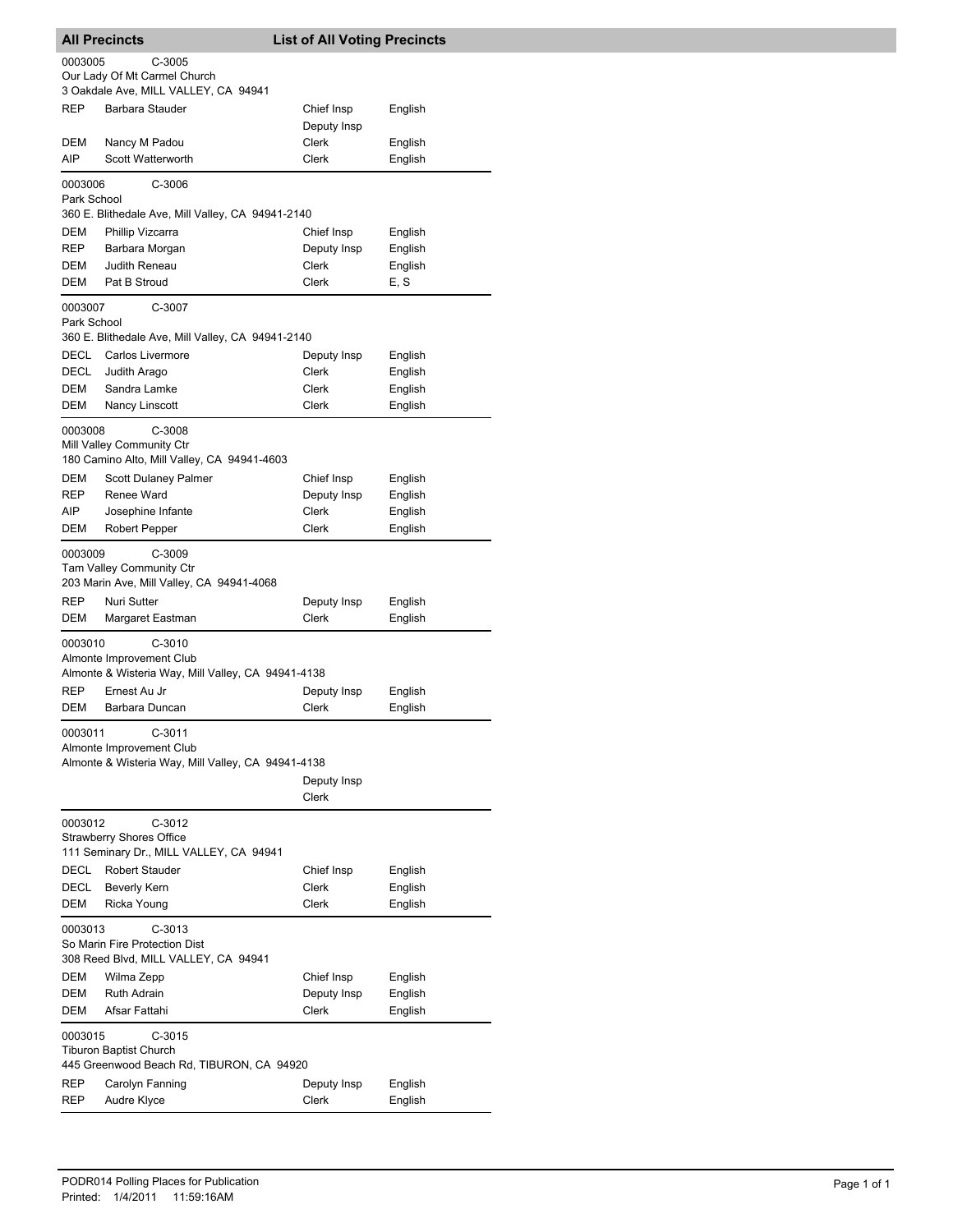|                                   | <b>All Precincts</b>                                                                 | <b>List of All Voting Precincts</b>                            |  |
|-----------------------------------|--------------------------------------------------------------------------------------|----------------------------------------------------------------|--|
| 0003017                           | $C-3017$<br>Shepherd Of Hills Lutheran Church<br>9 Shepherd Way, TIBURON, CA 94920   |                                                                |  |
| REP<br>DEM                        | Geoffrey Jones<br>Marcelle Scholl                                                    | Chief Insp<br>English<br>Deputy Insp<br>English<br>Clerk       |  |
| 0003104                           | PCT 3104<br>Star Of Sea Catholic Church<br>180 Harrison Ave, SAUSALITO, CA 94965     |                                                                |  |
| DEM<br>DECL                       | Stan Walker<br>Morgan Parrick<br>Robin Petravic                                      | Deputy Insp<br>English<br>Clerk<br>English<br>Clerk<br>English |  |
| 0003105                           | PCT 3105<br>Sausalito City Hall<br>420 Litho Street, SAUSALITO, CA 94965             |                                                                |  |
| DECL<br>REP                       | Helen Lindqvist<br>Elizabeth Wellesley                                               | Deputy Insp<br>English<br>Clerk<br>English                     |  |
| 0003106                           | PCT 3106<br>Sausalito City Hall<br>420 Litho Street, SAUSALITO, CA 94965             |                                                                |  |
| DEM<br>REP<br>DEM                 | Steefenie Wicks<br>Patricia Finnegan<br><b>Rita Kiesow</b>                           | Deputy Insp<br>English<br>Clerk<br>English<br>Clerk<br>English |  |
| 0003107                           | PCT 3107<br>Sausalito City Hall<br>420 Litho Street, SAUSALITO, CA 94965             |                                                                |  |
| REP                               | Carlys Phillips                                                                      | Clerk<br>English                                               |  |
| 0003201                           | PCT 3201<br>Mill Valley Community Ctr<br>180 Camino Alto, Mill Valley, CA 94941-4603 |                                                                |  |
| <b>DEM</b><br>DECL<br><b>DECL</b> | Morgan Smith<br>John Dunlap<br>Mary Ann Dunlap                                       | Deputy Insp<br>English<br>Clerk<br>English<br>Clerk<br>English |  |
| 0003204                           | PCT 3204<br>Mill Valley City Hall<br>26 Corte Madera Ave, MILL VALLEY, CA 94941      |                                                                |  |
| REP<br>REP                        | Elinor Franchetti<br>Bruno Franchetti                                                | Chief Insp<br>English<br>English<br>Deputy Insp<br>Clerk       |  |
| DEM                               | Marcia Koski                                                                         | Clerk<br>English                                               |  |
| 0003207                           | PCT 3207<br>Our Lady Of Mt Carmel Church<br>3 Oakdale Ave, MILL VALLEY, CA 94941     |                                                                |  |
| DEM<br>DEM<br>DEM                 | Zoe Borkowski<br>Lee Earle Mc Roy<br>Mary Pavlisin                                   | Deputy Insp<br>English<br>Clerk<br>English<br>Clerk<br>English |  |
| 0003209                           | PCT 3209<br>Mill Valley Community Ctr<br>180 Camino Alto, Mill Valley, CA 94941-4603 |                                                                |  |
| REP<br>DEM                        | <b>Mardelle Buss</b><br>Ursula Kerr<br>Regina Rummel                                 | Clerk<br>English<br>Clerk<br>English<br>Clerk<br>English       |  |
| 0003216<br>The Redwoods           | PCT 3216                                                                             |                                                                |  |
| DEM                               | 40 Camino Alto, MILL VALLEY, CA 94941<br>Elizabeth Moody                             | Chief Insp<br>English<br>Clerk                                 |  |
| DEM                               | Doris Martini                                                                        | Clerk<br>English                                               |  |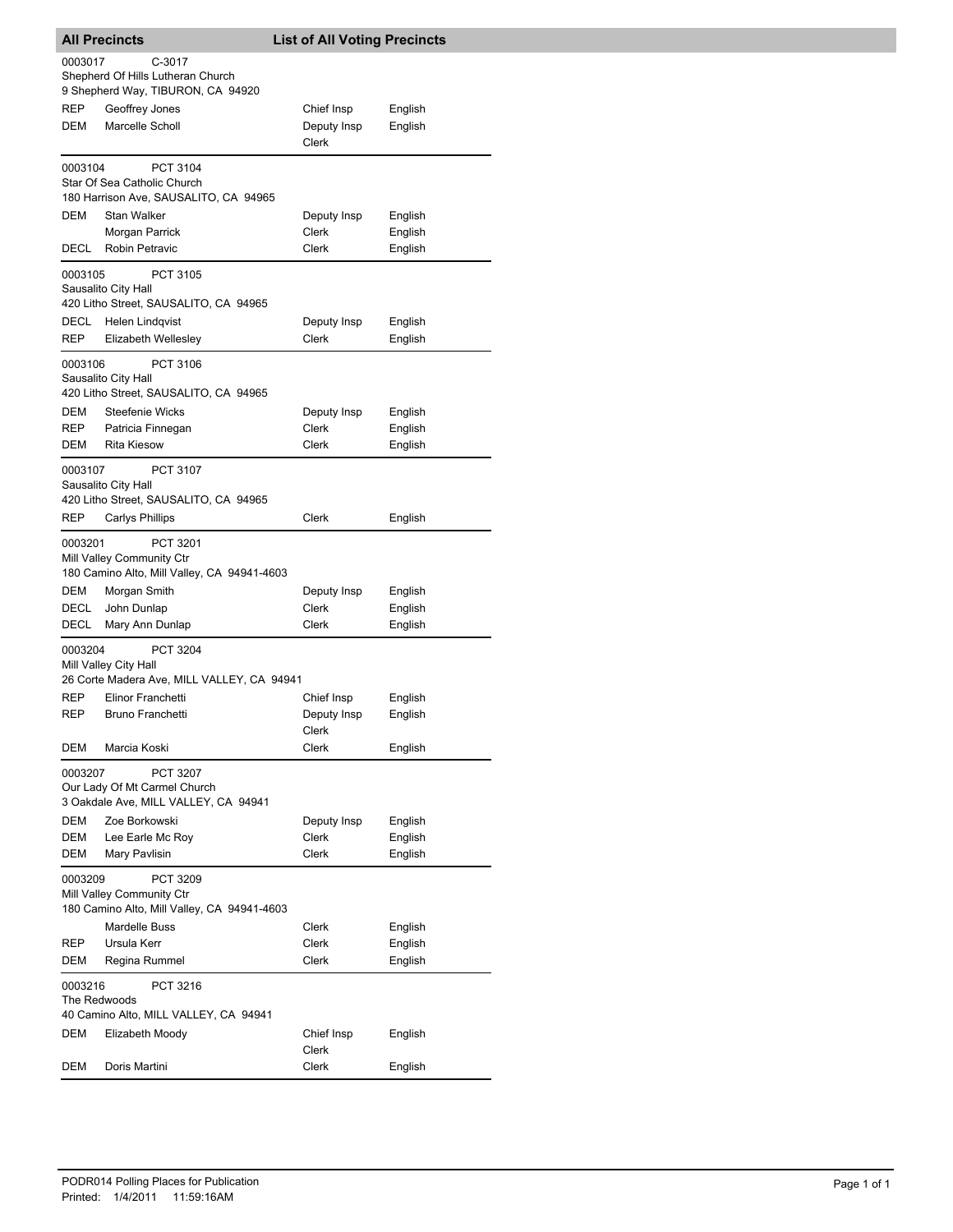|                                   | <b>All Precincts</b>                                                                 | <b>List of All Voting Precincts</b> |                    |
|-----------------------------------|--------------------------------------------------------------------------------------|-------------------------------------|--------------------|
| 0003301                           | PCT 3301<br>Shepherd Of Hills Lutheran Church                                        |                                     |                    |
|                                   | 9 Shepherd Way, TIBURON, CA 94920                                                    |                                     |                    |
| DEM                               | Eleanor Bloch<br><b>Grant Mc Govern</b>                                              | Deputy Insp<br>Clerk                | English<br>English |
| 0003302                           | PCT 3302                                                                             |                                     |                    |
| Del Mar School                    | 105 Avenida Miraflores, Tiburon, CA 94920                                            |                                     |                    |
| REP                               | <b>William Teiser</b>                                                                | Chief Insp                          | English            |
| DEM                               | <b>Traute Eckersdorff</b>                                                            | Clerk                               | English            |
| DEM                               | Kay Pellicciarini                                                                    | Clerk                               | English            |
| 0003303                           | PCT 3303<br><b>Tiburon Baptist Church</b>                                            |                                     |                    |
|                                   | 445 Greenwood Beach Rd, TIBURON, CA 94920                                            |                                     |                    |
| DEM                               | Pamela Skrinski                                                                      | Deputy Insp<br>Clerk                | English            |
| 0003304                           | PCT 3304                                                                             |                                     |                    |
|                                   | <b>Tiburon Town Hall</b><br>1505 Tiburon Blvd, Tiburon, CA 94920                     |                                     |                    |
| REP                               | Janet O Neill                                                                        | Deputy Insp                         | English            |
| DEM                               | Jedd Dunas                                                                           | Clerk                               | English            |
| <b>REP</b>                        | Florence Eder                                                                        | Clerk                               | English            |
| 0003305                           | <b>PCT 3305</b>                                                                      |                                     |                    |
|                                   | <b>Tiburon Town Hall</b><br>1505 Tiburon Blvd, Tiburon, CA 94920                     |                                     |                    |
| DEM                               | <b>Richard Park</b>                                                                  | Deputy Insp                         | English            |
| DECL                              | <b>Mabel Hulsbus</b>                                                                 | Clerk                               | E, S               |
| DEM                               | George Swift                                                                         | Clerk                               | E, S               |
| 0003306                           | PCT 3306<br><b>Tiburon Town Hall</b>                                                 |                                     |                    |
| DEM                               | 1505 Tiburon Blvd, Tiburon, CA 94920<br>Robert Flynn                                 | Deputy Insp                         | English            |
| REP                               | Catharine Benediktsson                                                               | Clerk                               | English            |
| DECL                              | Elizabeth De Tomasi                                                                  | Clerk                               | English            |
| 0003307<br><b>Bel Aire School</b> | PCT 3307                                                                             |                                     |                    |
|                                   | 277 Karen Way, TIBURON, CA 94920                                                     |                                     |                    |
| REP                               | Roy Benvenuti                                                                        | Chief Insp                          | English            |
| REP<br>DECL                       | Sue Benvenuti<br>I Erika Brooks                                                      | Deputy Insp<br><b>Clerk</b>         | English<br>English |
| <b>REP</b>                        | Vance Wilson                                                                         | Clerk                               | English            |
| 0003401                           | PCT 3401<br><b>Belvedere Community Center</b><br>Community Road, Belvedere, CA 94920 |                                     |                    |
| DECL                              | Virginia Brunini                                                                     | Chief Insp                          | English            |
| DEM                               | Ronald Reuther                                                                       | Deputy Insp                         | English            |
| REP                               | Jean Oller                                                                           | Clerk                               | English            |
|                                   | Nicholas Rittenhouse                                                                 | Clerk                               | E, S               |
| 0003402                           | PCT 3402<br><b>Belvedere Community Center</b><br>Community Road, Belvedere, CA 94920 |                                     |                    |
| REP                               | Ida Mae H Berg                                                                       | Deputy Insp                         | English            |
| DEM                               | Barbara Galyen                                                                       | Clerk                               | English            |
| 0003502                           | PCT 3502<br>Tam Valley Community Ctr<br>203 Marin Ave, Mill Valley, CA 94941-4068    |                                     |                    |
| DECL                              | Rebecca Louise Kraft                                                                 | Deputy Insp                         | English            |
| DECL<br><b>DEM</b>                | Dorothy Bray<br>Renn Vara                                                            | Clerk<br>Clerk                      | English<br>English |
|                                   |                                                                                      |                                     |                    |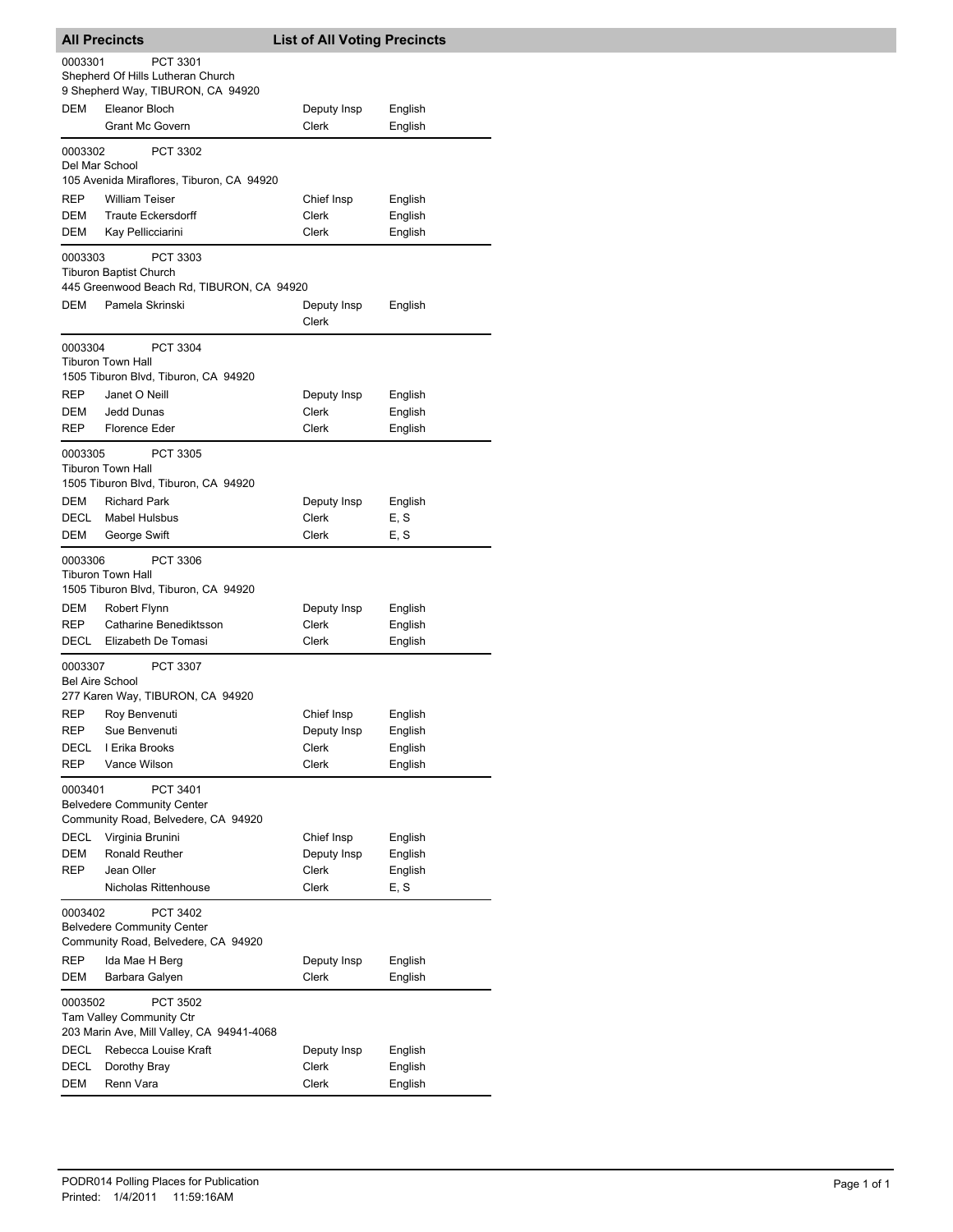|             | <b>All Precincts</b>                                                                     | <b>List of All Voting Precincts</b> |                    |
|-------------|------------------------------------------------------------------------------------------|-------------------------------------|--------------------|
| 0003503     | PCT 3503<br><b>Tam Valley Community Ctr</b>                                              |                                     |                    |
| <b>DEM</b>  | 203 Marin Ave, Mill Valley, CA 94941-4068<br>Maggi Nicholson                             | Deputy Insp                         | English            |
| REP         | Gail Cassee                                                                              | Clerk                               | E, S               |
| DEM         | Margery Mc Farland                                                                       | Clerk                               | English            |
| 0003507     | <b>PCT 3507</b><br>Tam Valley Community Ctr<br>203 Marin Ave, Mill Valley, CA 94941-4068 |                                     |                    |
|             |                                                                                          | Deputy Insp                         |                    |
| DEM         | Rose De Martini                                                                          | Clerk                               | English            |
| DEM         | John Franklin                                                                            | Clerk                               | English            |
| 0003600     | PCT 3600<br>Marguerita C. Johnson Senior Center<br>640 Drake Ave, Marin City, CA 94965   |                                     |                    |
| DEM         | David Donenfeld                                                                          | Chief Insp                          | English            |
| DEM         | Victoria Grayson                                                                         | Deputy Insp                         | English            |
| DEM<br>AIP  | Margie Smith<br>Sharon E Wagner-Higgins                                                  | Clerk<br>Clerk                      | English<br>English |
| 0003601     | PCT 3601<br>Marguerita C. Johnson Senior Center<br>640 Drake Ave, Marin City, CA 94965   |                                     |                    |
| <b>DECL</b> | <b>BZ Luv</b>                                                                            | Deputy Insp                         | English            |
| <b>DEM</b>  | Douglas Currie                                                                           | Clerk                               | English            |
| 0003602     | PCT 3602<br>Marguerita C. Johnson Senior Center<br>640 Drake Ave, Marin City, CA 94965   |                                     |                    |
| DECL        | Lauren Arrow                                                                             | Clerk                               | English            |
| DECL        | <b>Elliot Roe</b>                                                                        | Clerk                               | English            |
| REP         | Robert Widman                                                                            | Clerk                               | English            |
| 0003705     | <b>PCT 3705</b><br>Marin Amateur Radio Club<br>27 Shell Rd, MILL VALLEY, CA 94941        |                                     |                    |
| DEM         | August Rath                                                                              | Chief Insp                          | English            |
| REP         | <b>Thorvald Jensen</b>                                                                   | Deputy Insp                         | English            |
| DEM<br>DEM  | Samantha Claire Robin<br>Dorothy Segal                                                   | Clerk<br>Clerk                      | English<br>English |
|             |                                                                                          |                                     |                    |
| 0004002     | C-4002<br><b>Farley Residence</b><br>131 Old Rancheria Rd, Nicasio, CA 94946             |                                     |                    |
| REP         | Mary Lafranchi                                                                           | Deputy Insp                         | English            |
| DEM         | Martha Mc Neil                                                                           | <b>Clerk</b>                        | English            |
| 0004006     | C-4006<br>Wild Horse Valley Clubhouse<br>110 Wild Horse Valley Dr, NOVATO, CA 94947      |                                     |                    |
| DECL<br>DEM | Fred Fogh<br>James Lamb                                                                  | Chief Insp<br><b>Clerk</b>          | English<br>English |
| 0004008     | C-4008<br>Homestead Valley Community Ctr<br>315 Montford Ave, MILL VALLEY, CA 94941      |                                     |                    |
| DEM         | <b>Frank Luederitz</b>                                                                   | Chief Insp                          | English            |
| REP         | <b>Edward Fuchs</b>                                                                      | Deputy Insp                         | English            |
| DEM         | Donna Stewart                                                                            | Clerk                               | English            |
| 0004009     | C-4009<br>Muir Beach Community Center<br>19 Seacape Dr, Muir Beach, CA 94965             |                                     |                    |
| DEM         | Nancy Knox                                                                               | Chief Insp                          | English            |
| DEM         | Kathryn Sward                                                                            | Deputy Insp                         | English            |
| REP         | <b>Gail Quentz</b>                                                                       | Clerk                               | English            |
| REP         | Arlene Robertson                                                                         | Clerk                               | English            |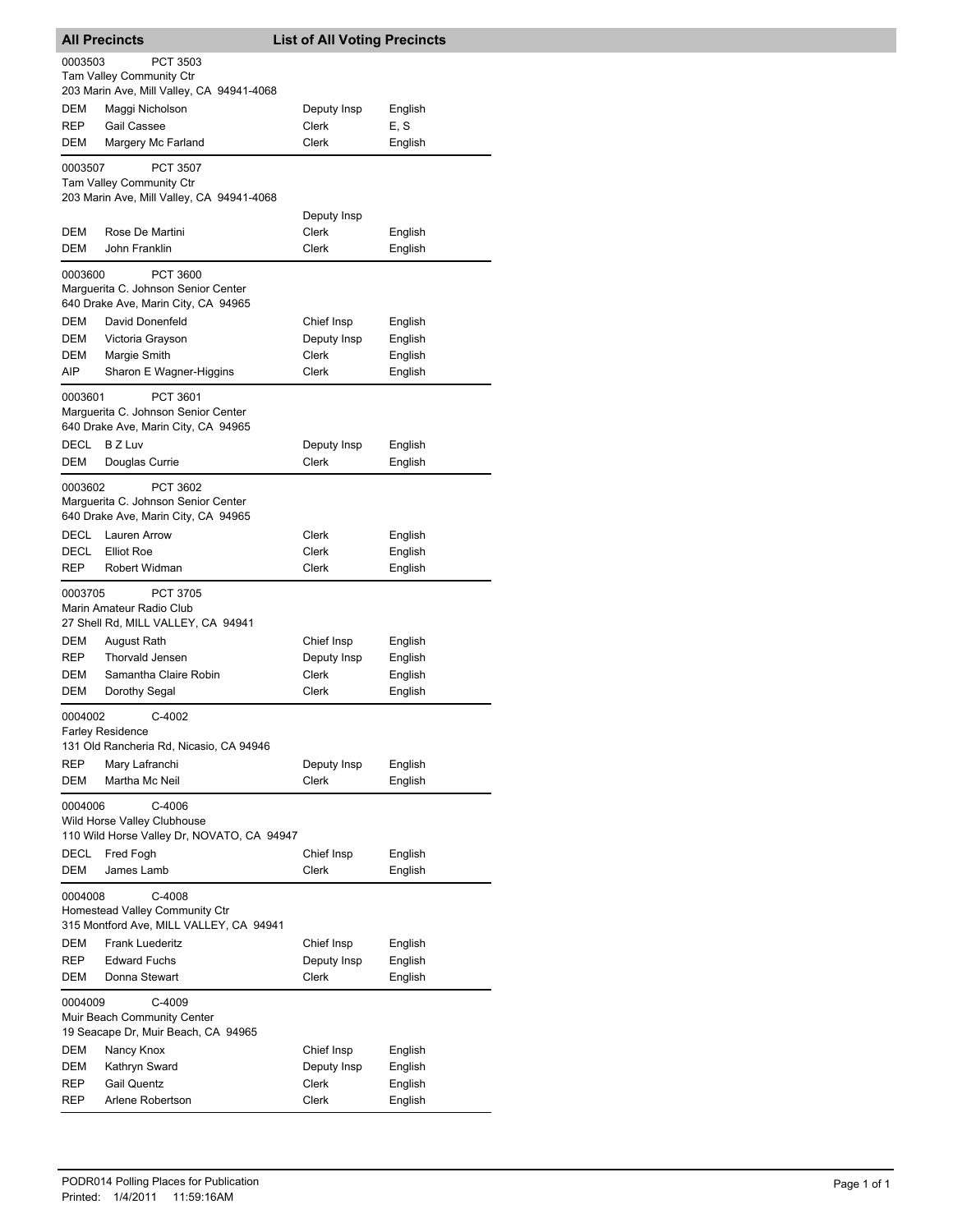|                                                                                                     | <b>All Precincts</b>                                                                                                                                 | <b>List of All Voting Precincts</b> |                               |  |
|-----------------------------------------------------------------------------------------------------|------------------------------------------------------------------------------------------------------------------------------------------------------|-------------------------------------|-------------------------------|--|
| 0004011<br>C-4011<br><b>Stinson Beach Community Center</b><br>30 Belvedere, STINSON BEACH, CA 94970 |                                                                                                                                                      |                                     |                               |  |
| DEM                                                                                                 | <b>Frank Wells</b>                                                                                                                                   | Chief Insp<br>Deputy Insp           | English                       |  |
| <b>DECL</b>                                                                                         | <b>William Thomas Kelly</b>                                                                                                                          | <b>Clerk</b>                        | English                       |  |
| 0004014                                                                                             | $C-4014$<br><b>Bolinas Community Center</b><br>Wharf Rd, Bolinas, CA 94924                                                                           |                                     |                               |  |
| DEM                                                                                                 | Cynthia Ann Rodriguez<br>Jenai Goldsmith                                                                                                             | Chief Insp<br>Deputy Insp           | English<br>English            |  |
| GRN<br>DEM                                                                                          | Lynda Beigel<br>Anne Sands                                                                                                                           | Clerk<br>Clerk                      | English<br>English            |  |
| 0004015                                                                                             | $C-4015$<br>Corte Madera Recreation Center<br>Tamalpais Dr, Corte Madera, CA 94925-1561                                                              |                                     |                               |  |
| LІВ<br><b>DECL</b>                                                                                  | Henry Black<br>Diana Manis                                                                                                                           | Chief Insp<br>Clerk                 | E, S<br>English               |  |
| 0004016<br>DEM<br>DEM<br><b>REP</b>                                                                 | C-4016<br>Corte Madera Recreation Center<br>Tamalpais Dr, Corte Madera, CA 94925-1561<br><b>Sterling Rainey</b><br>James Anderson IV<br>David Shaver | Deputy Insp<br>Clerk<br>Clerk       | English<br>English<br>English |  |
| 0004017                                                                                             | $C-4017$<br>Corte Madera Recreation Center<br>Tamalpais Dr, Corte Madera, CA 94925-1561                                                              |                                     |                               |  |
| GRN                                                                                                 | Ethan Hay                                                                                                                                            | Deputy Insp                         | E, S                          |  |
| DEM                                                                                                 | Nancy Davis                                                                                                                                          | Clerk                               | English                       |  |
| AIP<br>DEM                                                                                          | <b>Edward Moore</b><br>Linda Press                                                                                                                   | Clerk<br>Clerk                      | English<br>English            |  |
| <b>PCT 4100</b><br>0004100<br>Pt. Reyes Fire Station<br>4th & B St, Point Reyes, CA 94956           |                                                                                                                                                      |                                     |                               |  |
| DEM                                                                                                 | Joan Haley                                                                                                                                           | Chief Insp                          | English                       |  |
| DEM                                                                                                 | Kenneth Knabe                                                                                                                                        | Clerk                               | English                       |  |
| <b>DEM</b><br><b>DEM</b>                                                                            | Myrna Ralston<br>Jess Santana                                                                                                                        | Clerk<br>Clerk                      | English<br>English            |  |
| 0004101<br>PCT 4101<br><b>Tomales Fire Station</b><br>599 Dillon Beach Rd, Tomales, CA 94971        |                                                                                                                                                      |                                     |                               |  |
| REP                                                                                                 | Lois Parks                                                                                                                                           | Chief Insp                          | English                       |  |
| REP                                                                                                 | Anna Jensen                                                                                                                                          | Deputy Insp                         | English                       |  |
| DEM                                                                                                 | Maxine Boitano                                                                                                                                       | <b>Clerk</b>                        | English                       |  |
| 0004102                                                                                             | PCT 4102<br>Pt. Reyes Fire Station<br>4th & B St, Point Reyes, CA 94956                                                                              |                                     |                               |  |
| DEM                                                                                                 | <b>Alice Rantos</b>                                                                                                                                  | Deputy Insp                         | English                       |  |
| DEM<br>DEM                                                                                          | Cindy Knabe<br>Juiling Soderblom                                                                                                                     | Clerk<br>Clerk                      | English<br>English            |  |
| 0004103                                                                                             | PCT 4103<br><b>Inverness Fire House</b><br>50 Inverness Way, INVERNESS, CA 94937                                                                     |                                     |                               |  |
| GRN                                                                                                 | Katherine Anderson                                                                                                                                   | Chief Insp                          | English                       |  |
| GRN<br>DEM                                                                                          | Jerry Lunsford<br>Juliet Aron                                                                                                                        | Deputy Insp<br>Clerk                | English<br>Spanish            |  |
| DEM                                                                                                 | Neoma Joan Stumpf                                                                                                                                    | Clerk                               | English                       |  |
| 0004302<br>PCT 4302<br>Alpine Lodge<br>730 Panoramic Hwy, Mill Valley, CA 94941-1707                |                                                                                                                                                      |                                     |                               |  |
| DEM                                                                                                 | Elizabeth Bikle                                                                                                                                      | Deputy Insp                         | English                       |  |
| DEM<br>DEM                                                                                          | <b>Christine Bikle</b><br>Hathaway Watson III                                                                                                        | Clerk<br>Clerk                      | English<br>English            |  |
|                                                                                                     |                                                                                                                                                      |                                     |                               |  |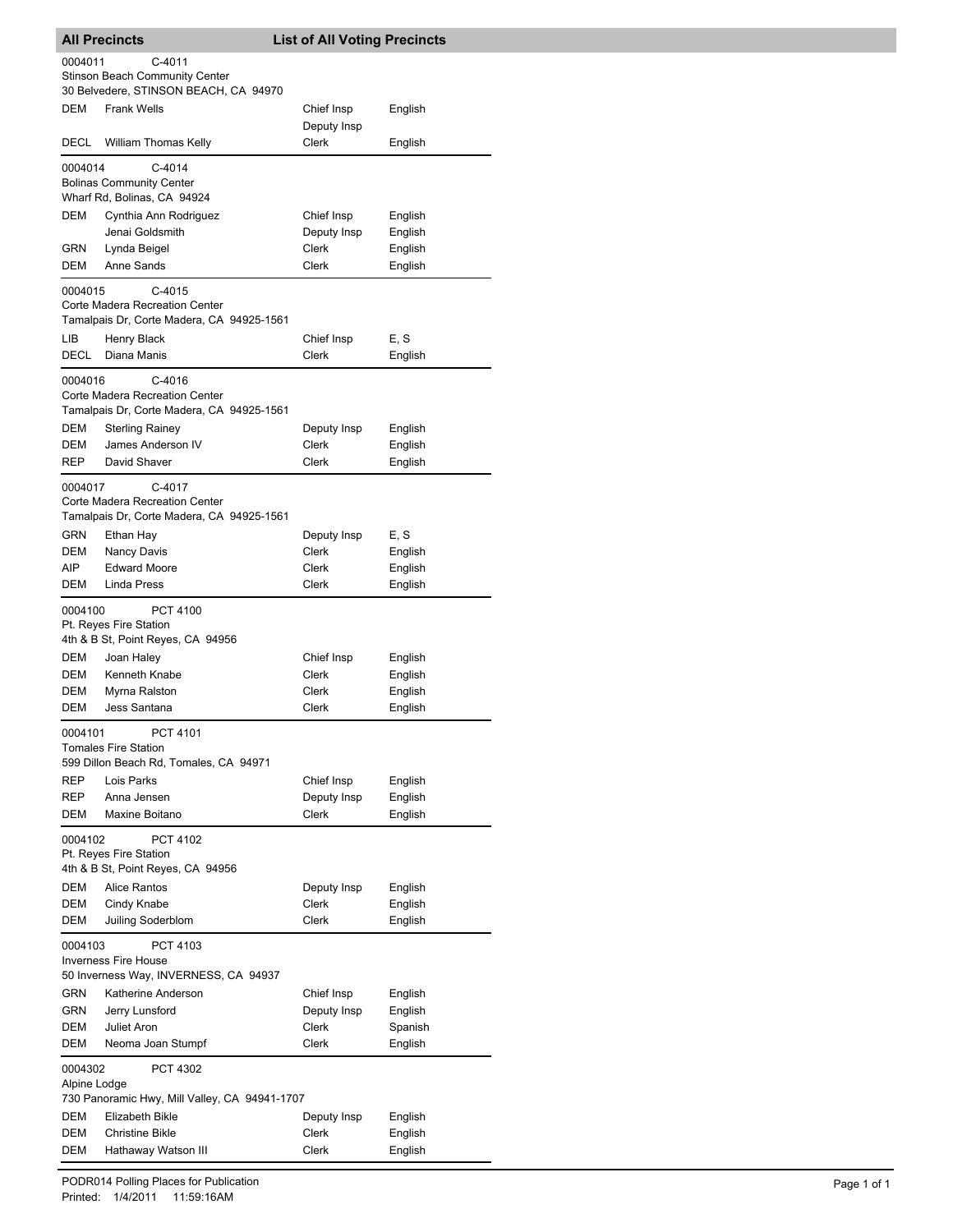| <b>All Precincts</b>                                                                           |                                                                                                           | <b>List of All Voting Precincts</b> |                    |  |  |
|------------------------------------------------------------------------------------------------|-----------------------------------------------------------------------------------------------------------|-------------------------------------|--------------------|--|--|
| 0004304<br>PCT 4304<br>Homestead Valley Community Ctr                                          |                                                                                                           |                                     |                    |  |  |
| DEM                                                                                            | 315 Montford Ave, MILL VALLEY, CA 94941<br>Marsha Luederitz                                               | Deputy Insp                         | English            |  |  |
| 0004400                                                                                        | <b>PCT 4400</b><br>San Geronimo Valley Community Center                                                   |                                     |                    |  |  |
|                                                                                                | Sir Francis Drake Blvd, San Geronimo, CA 94963                                                            |                                     |                    |  |  |
| DECL                                                                                           | David O Connor                                                                                            | Chief Insp                          | English            |  |  |
| <b>DECL</b>                                                                                    | Marilyn Stogsdill                                                                                         | Deputy Insp                         | English            |  |  |
| DEM<br>DEM                                                                                     | Mwanza Furaha<br>Molly Lewis                                                                              | Clerk<br>Clerk                      | English<br>E, S    |  |  |
| 0004401                                                                                        | <b>PCT 4401</b><br>San Geronimo Valley Community Center<br>Sir Francis Drake Blvd, San Geronimo, CA 94963 |                                     |                    |  |  |
|                                                                                                | Pauline Kilgore                                                                                           | Deputy Insp                         | English            |  |  |
| GRN<br><b>GRN</b>                                                                              | <b>Todd Berger</b>                                                                                        | Clerk<br>Clerk                      | English<br>E, S    |  |  |
|                                                                                                | Rue Burlingham                                                                                            |                                     |                    |  |  |
| 0004402                                                                                        | <b>PCT 4402</b><br>Woodacre Improvement Club<br>1 Garden Way, WOODACRE, CA 94973                          |                                     |                    |  |  |
| <b>REP</b>                                                                                     | Krispin Sullivan                                                                                          | Chief Insp                          | English            |  |  |
| DEM                                                                                            | <b>Kenneth Bullock</b><br>Jack Freckmann                                                                  | Deputy Insp<br>Clerk                | English<br>English |  |  |
| DEM                                                                                            | Timothy Karjalainen                                                                                       | Clerk                               | English            |  |  |
| DEM                                                                                            | Kathryn Ospital                                                                                           | Clerk                               | English            |  |  |
| 0004403                                                                                        | PCT 4403<br>Woodacre Improvement Club<br>1 Garden Way, WOODACRE, CA 94973                                 |                                     |                    |  |  |
| DEM                                                                                            | Sherrie Grossi                                                                                            | Deputy Insp                         | English            |  |  |
| DEM                                                                                            | <b>Silver Clark</b>                                                                                       | Clerk                               | English            |  |  |
| 0004501                                                                                        | PCT 4501<br>Pleasant Valley School<br>755 Sutro Ave, Novato, CA 94947                                     |                                     |                    |  |  |
| DEM                                                                                            | Frank Slater Jr                                                                                           | Chief Insp                          | E, S               |  |  |
| DEM                                                                                            | John Irvine                                                                                               | Deputy Insp                         | English            |  |  |
| DEM                                                                                            | Tomaline Hudson                                                                                           | Clerk                               | English            |  |  |
| DEM                                                                                            | Paul Shermantine                                                                                          | Clerk                               | English            |  |  |
|                                                                                                | <b>PCT 4502</b><br>0004502<br>Sinaloa School<br>2045 Vineyard Rd, Novato, CA 94947-3810                   |                                     |                    |  |  |
| REP                                                                                            | Melania Barry                                                                                             | Deputy Insp                         | English            |  |  |
| REP                                                                                            | John Blakemore Jr                                                                                         | Clerk                               | English            |  |  |
| REP                                                                                            | <b>Bruce Stahley</b>                                                                                      | Clerk                               | English            |  |  |
| 0004503<br>PCT 4503<br>Presbyterian Church Of Novato<br>710 Wilson Ave, Novato, CA 94947       |                                                                                                           |                                     |                    |  |  |
| REP                                                                                            | Ewald Friedemann                                                                                          | Chief Insp                          | English            |  |  |
| REP                                                                                            | Katherine Friedemann                                                                                      | Deputy Insp<br>Clerk                | English            |  |  |
| <b>REP</b>                                                                                     | Victor Aguila                                                                                             | Clerk                               | E, S               |  |  |
| PCT 4600<br>0004600<br><b>Pickleweed Community Center</b><br>50 Canal St, SAN RAFAEL, CA 94901 |                                                                                                           |                                     |                    |  |  |
| DEM                                                                                            | John G Ortega                                                                                             | Chief Insp                          | E, S               |  |  |
| DEM                                                                                            | Susan Severin                                                                                             | Deputy Insp                         | E, S               |  |  |
| DEM                                                                                            | <b>Gerald Michael Folkers</b><br>Man Phan                                                                 | Clerk                               | English            |  |  |
| DEM                                                                                            |                                                                                                           | Clerk                               | E, V               |  |  |
| PCT 4601<br>0004601<br><b>Pickleweed Community Center</b><br>50 Canal St, SAN RAFAEL, CA 94901 |                                                                                                           |                                     |                    |  |  |
| DEM<br>DECL                                                                                    | Maria Rodriguez<br>Clark Christensen                                                                      | Deputy Insp<br>Clerk                | E, S<br>English    |  |  |
|                                                                                                |                                                                                                           |                                     |                    |  |  |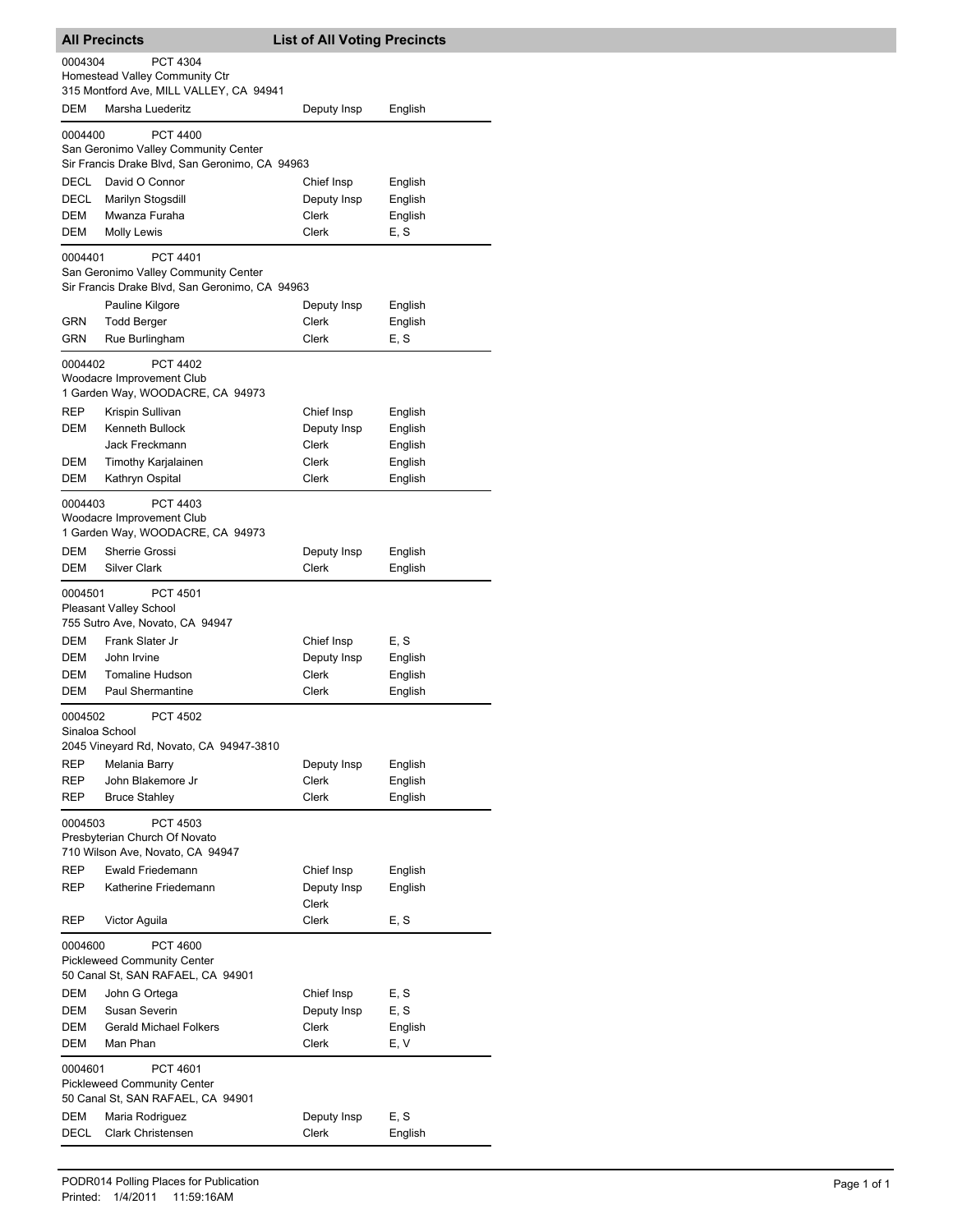| <b>All Precincts</b>      |                                                                        | <b>List of All Voting Precincts</b> |                    |
|---------------------------|------------------------------------------------------------------------|-------------------------------------|--------------------|
| 0004703                   | <b>PCT 4703</b>                                                        |                                     |                    |
|                           | Corte Madera Recreation Center                                         |                                     |                    |
|                           | Tamalpais Dr, Corte Madera, CA 94925-1561                              |                                     |                    |
| DEM<br>REP                | Donna Eng<br>W Charles Jensen                                          | Deputy Insp<br>Clerk                | English            |
|                           |                                                                        |                                     | English            |
| 0004707                   | <b>PCT 4707</b>                                                        |                                     |                    |
|                           | Aegis Of Corte Madera<br>5555 Paradise Dr, Corte Madera, CA 94925-1800 |                                     |                    |
| DEM                       | <b>Beverly Cupp</b>                                                    | Clerk                               | English            |
| AIP                       | Moneca Halsey                                                          | Clerk                               | English            |
|                           |                                                                        |                                     |                    |
| 0004708                   | <b>PCT 4708</b><br>Aegis Of Corte Madera                               |                                     |                    |
|                           | 5555 Paradise Dr, Corte Madera, CA 94925-1800                          |                                     |                    |
| DEM                       | Linda Agapekian                                                        | Deputy Insp                         | E, S               |
| DEM                       | Marylee Le Doux                                                        | Clerk                               | English            |
| 0004709                   | <b>PCT 4709</b>                                                        |                                     |                    |
|                           | Aegis Of Corte Madera                                                  |                                     |                    |
|                           | 5555 Paradise Dr, Corte Madera, CA 94925-1800                          |                                     |                    |
| REP                       | <b>Robert Gonzalez</b>                                                 | Deputy Insp                         | English            |
| <b>REP</b>                | Alberta Damas                                                          | Clerk                               | English            |
| <b>REP</b>                | <b>Stanley Damas</b>                                                   | Clerk                               | English            |
| DEM                       | Anna Fitch                                                             | Clerk                               | English            |
| 0004800                   | <b>PCT 4800</b>                                                        |                                     |                    |
|                           | St Sebastian's Church                                                  |                                     |                    |
|                           | 373 Bon Air Rd, KENTFIELD, CA 94904                                    |                                     |                    |
| DEM                       | <b>Howard Cummins</b>                                                  | Deputy Insp                         | English            |
| DEM                       | Louise Dzimian                                                         | Clerk                               | English            |
| REP                       | Jay Wark                                                               | Clerk                               | English            |
| 0004806                   | <b>PCT 4806</b>                                                        |                                     |                    |
|                           | Larkspur Courts Condominiums                                           |                                     |                    |
| <b>DEM</b>                | 100 Old Quarry Road, Larkspur, CA 94939-2201<br>William O Brien        |                                     |                    |
|                           |                                                                        | Chief Insp                          | English            |
|                           |                                                                        |                                     |                    |
| 0005001<br>Novato Library | $C-5001$                                                               |                                     |                    |
|                           | 1720 Novato Blvd, Novato, CA 94947-3049                                |                                     |                    |
| REP                       | Mary Whitney                                                           | Chief Insp                          | English            |
| REP                       | Ronald Whitney                                                         | Deputy Insp                         | English            |
| <b>REP</b>                | William Mc Kinley Jr                                                   | Clerk                               | English            |
| DEM                       | <b>Dolores Spratling</b>                                               | Clerk                               | English            |
| 0005101                   | PCT 5101                                                               |                                     |                    |
|                           | <b>Bahia Clubhouse</b>                                                 |                                     |                    |
|                           | 3008 Topaz Drive, Novato, CA 94945-1547                                |                                     |                    |
| DECL                      | Theodore Mc Carthy                                                     | Chief Insp                          | English            |
| DECL                      | Maggie Marie Rufo                                                      | Deputy Insp                         | English            |
| DEM                       | Monique Saul-Egli                                                      | Clerk                               | E, S               |
| 0005102                   | PCT 5102                                                               |                                     |                    |
|                           | Novato Community House                                                 |                                     |                    |
|                           | Machin Ave, Novato, CA 94945-3233                                      |                                     |                    |
| REP                       | James Deering                                                          | Chief Insp                          | English            |
| DECL<br>DEM               | Kathleen Kinsella<br>Joseph Spillman                                   | Deputy Insp<br>Clerk                | English<br>English |
| AIP                       | <b>Christopher Trout</b>                                               | Clerk                               | English            |
|                           |                                                                        |                                     |                    |
| 0005103<br>Olive School   | PCT 5103                                                               |                                     |                    |
|                           | 629 Plum St-park Lot Off Olive, NOVATO, CA 94945                       |                                     |                    |
| REP                       | Merle Wood                                                             | Chief Insp                          | English            |
| DEM                       | Brenda Gates-Monasch                                                   | Deputy Insp                         | English            |
| DEM                       | Lorna Bounds                                                           | Clerk                               | English            |
| REP                       | Diane Schneeweis                                                       | Clerk                               | English            |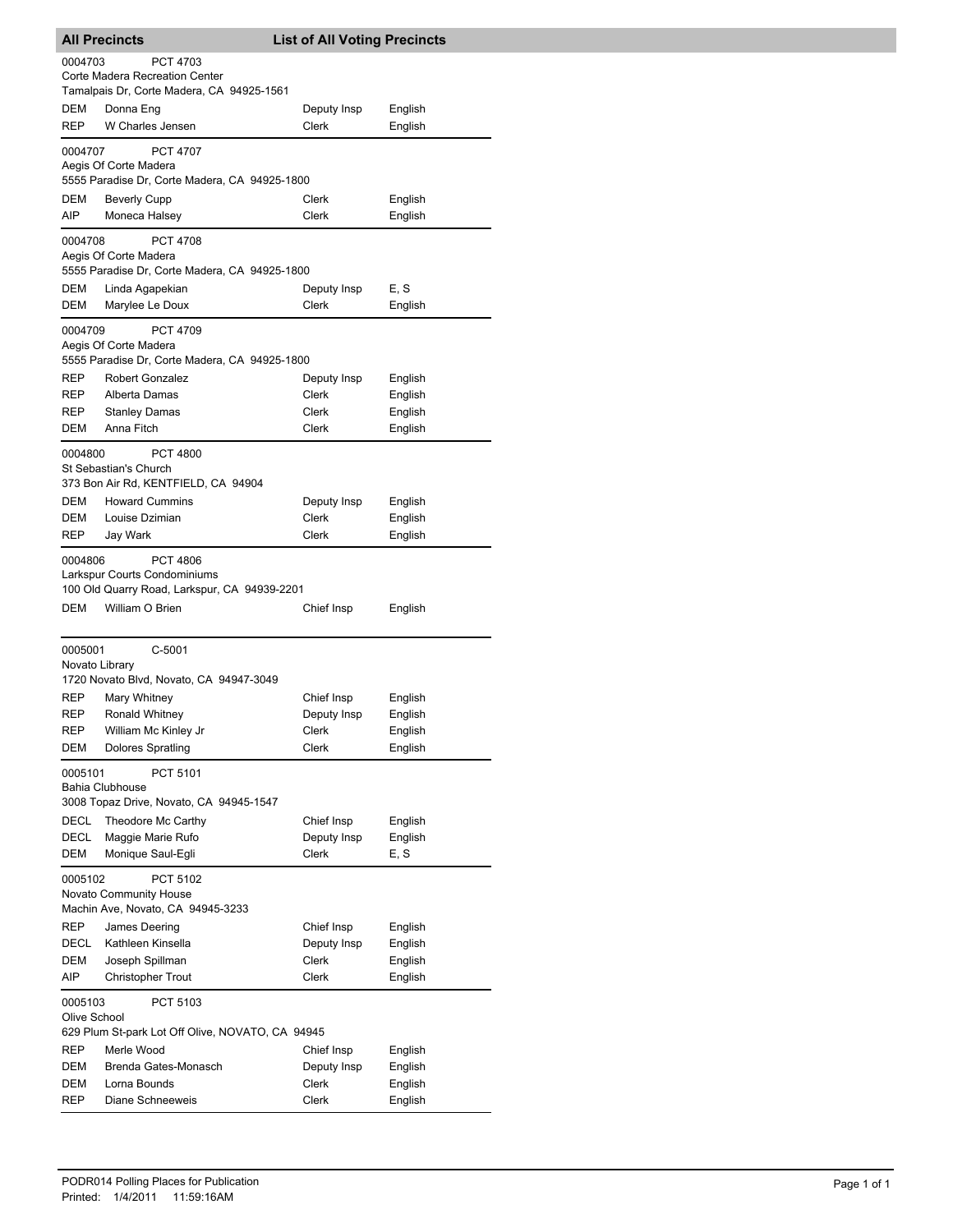| <b>All Precincts</b> |                                                                                                         | <b>List of All Voting Precincts</b> |                    |
|----------------------|---------------------------------------------------------------------------------------------------------|-------------------------------------|--------------------|
| 0005201              | PCT 5201<br><b>Novato School District Offices</b><br>1015 Seventh St, Novato, CA 94945-2228             |                                     |                    |
| DEM                  | Linda Goheen                                                                                            | Chief Insp                          | English            |
| DEM                  | Harry Moore                                                                                             | Deputy Insp                         | English            |
| DEM                  | <b>Bruce Cochran</b>                                                                                    | Clerk                               | English            |
| DEM                  | <b>Beatrice Cooper</b>                                                                                  | Clerk                               | English            |
| 0005202              | PCT 5202<br>Atria Tamalpais Senior Living<br>853 Tamalpais Ave, NOVATO, CA 94947                        |                                     |                    |
| DECL                 | Margaret Stein                                                                                          | Deputy Insp                         | English            |
| 0005203              | PCT 5203<br><b>Hill Community Room</b><br>1560 Hill Road, Novato, CA 94947-4002                         |                                     |                    |
| REP                  | Harvey Perryman                                                                                         | Chief Insp                          | English            |
| REP                  | Gloria Perryman                                                                                         | Deputy Insp                         | English            |
| DEM                  | Alana Dubost                                                                                            | Clerk                               | English            |
| <b>GRN</b>           | Doris Norstebon                                                                                         | Clerk                               | English            |
| DEM                  | Rose Stewart                                                                                            | Clerk                               | English            |
| 0005204              | <b>PCT 5204</b><br>Hill Community Room<br>1560 Hill Road, Novato, CA 94947-4002                         |                                     |                    |
| <b>REP</b>           | <b>Robert Moser</b>                                                                                     | Deputy Insp                         | English            |
| 0005205              | <b>PCT 5205</b><br>Lu Sutton School<br>1800 Center Rd, NOVATO, CA 94947                                 |                                     |                    |
| REP                  | Margaret Keith                                                                                          | Deputy Insp                         | English            |
| DEM                  | Rita Freeman                                                                                            | Clerk                               | English            |
| REP                  | Toni Seymour                                                                                            | Clerk                               | English            |
| 0005206              | <b>PCT 5206</b><br>Novato Human Needs Center<br>1907 Novato Blvd, NOVATO, CA 94947                      |                                     |                    |
| DEM<br>REP           | Shirley Skeen<br><b>Stanford Warner</b>                                                                 | Clerk<br>Clerk                      | English<br>English |
| 0005207<br>DECL      | <b>PCT 5207</b><br>Novato Human Needs Center<br>1907 Novato Blvd, NOVATO, CA 94947<br>Thomas Calimee Jr | Deputy Insp                         | English            |
| DECL                 | Abdul Mazid                                                                                             | Clerk<br>Clerk                      | English            |
| 0005208              | PCT 5208<br>All Saints Lutheran Church<br>2 San Marin Dr, Novato, CA 94945-1118                         |                                     |                    |
| DEM                  | <b>Frances Thorsson</b>                                                                                 | Chief Insp                          | English            |
| REP                  | Margaret Mueller                                                                                        | Deputy Insp                         | English            |
| REP<br>DEM           | Roberta Diefendorf<br><b>Christine Mahaffy</b>                                                          | Clerk<br>Clerk                      | English<br>English |
| 0005209              | PCT 5209<br>Seventh Day Adventist Church<br>495 San Marin Dr, Novato, CA 94945-1335                     |                                     |                    |
| <b>DEM</b>           | <b>Archie Patton</b>                                                                                    | Chief Insp                          | English            |
| <b>DEM</b>           | Lu Howe                                                                                                 | Clerk                               | English            |
| DEM                  | Florence Oefinger                                                                                       | <b>Clerk</b>                        | English            |
| 0005211              | PCT 5211<br>United Methodist Church<br>1473 South Novato Blvd, NOVATO, CA 94947                         |                                     |                    |
| DEM                  | Nancy Turner                                                                                            | Chief Insp                          | English            |
| DEM                  | Jeffrey Zankel                                                                                          | Deputy Insp                         | English            |
| DEM                  | Mary Rothe                                                                                              | Clerk                               | English            |
| DEM                  | Lois Zander                                                                                             | <b>Clerk</b>                        | English            |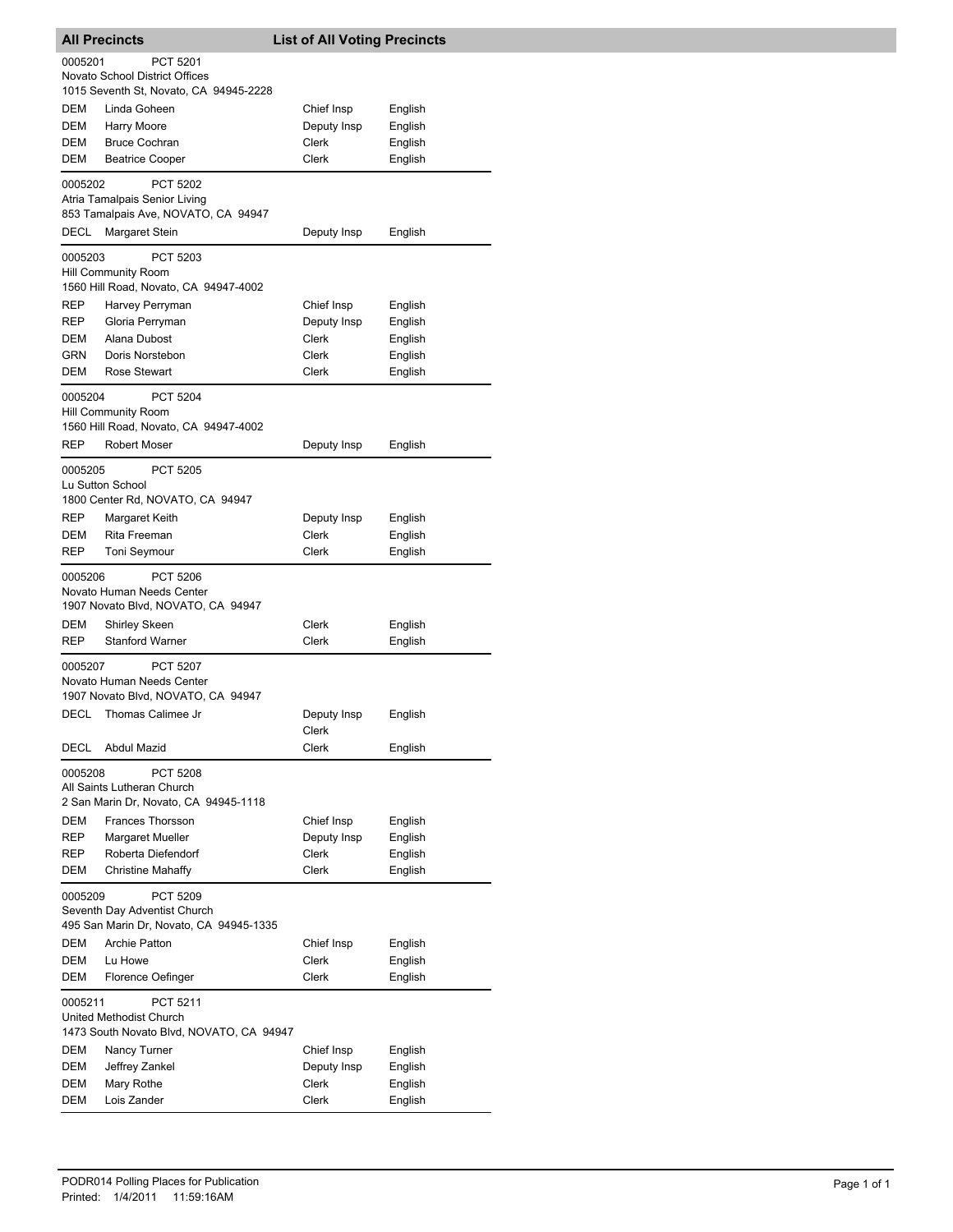|                                                                                | <b>All Precincts</b>                                                            | <b>List of All Voting Precincts</b> |                    |  |
|--------------------------------------------------------------------------------|---------------------------------------------------------------------------------|-------------------------------------|--------------------|--|
| 0005212<br><b>PCT 5212</b><br>Marin Valley Mobile Country Club                 |                                                                                 |                                     |                    |  |
| REP                                                                            | 100 Marin Valley Dr, NOVATO, CA 94949                                           |                                     |                    |  |
| DEM                                                                            | <b>Thomas Brawley</b><br>Barbara Kimberling                                     | Chief Insp<br>Deputy Insp           | English<br>English |  |
| REP                                                                            | Joyce Andrade                                                                   | <b>Clerk</b>                        | English            |  |
| REP                                                                            | Daniel Gunderson                                                                | Clerk                               | English            |  |
| 0005213                                                                        | PCT 5213<br>Lynwood School                                                      |                                     |                    |  |
|                                                                                | 1320 Lynwood Dr, Novato, CA 94947-4629                                          |                                     |                    |  |
| REP                                                                            | Marguerite Neumann                                                              | Chief Insp                          | English            |  |
| DECL                                                                           | Nancy Jones                                                                     | Deputy Insp                         | English            |  |
| DEM                                                                            | Susan Meherin                                                                   | Clerk                               | English            |  |
| DEM                                                                            | Joyce Tarlton                                                                   | Clerk                               | English            |  |
| REP                                                                            | Robyn Lynne Woodruff                                                            | Clerk                               | English            |  |
| 0005214                                                                        | PCT 5214<br>United Methodist Church<br>1473 South Novato Blvd, NOVATO, CA 94947 |                                     |                    |  |
| REP                                                                            | Margaret Binggeli                                                               | Clerk                               | English            |  |
| REP                                                                            | Karen Illich                                                                    | Clerk                               | English            |  |
| DEM                                                                            | Edith Simonson                                                                  | Clerk                               | English            |  |
| 0005215                                                                        | PCT 5215<br>Ignacio Hills Apartments                                            |                                     |                    |  |
|                                                                                | 431 Ignacio Blvd, Novato, CA 94949                                              |                                     |                    |  |
| REP                                                                            | <b>Frances Kenny</b><br>Ruth Jankowski                                          | Chief Insp                          | English            |  |
| REP<br>REP                                                                     | Myra Willett                                                                    | Deputy Insp<br>Clerk                | English<br>English |  |
|                                                                                |                                                                                 |                                     |                    |  |
| 0005216                                                                        | PCT 5216<br>Novato Fire Station #1<br>7025 Redwood Blvd, Novato, CA 94949       |                                     |                    |  |
| DECL                                                                           | Dennis Sullivan                                                                 | Chief Insp                          | English            |  |
| REP                                                                            | Margaret Kidder                                                                 | Clerk                               | English            |  |
| REP                                                                            | Paul Manouelian                                                                 | Clerk                               | English            |  |
| REP                                                                            | Joan Sullivan                                                                   | Clerk                               | English            |  |
| 0005217                                                                        | <b>PCT 5217</b><br>Lynwood School<br>1320 Lynwood Dr, Novato, CA 94947-4629     |                                     |                    |  |
| DECL                                                                           | James Clinton Waltermire                                                        | Deputy Insp                         | English            |  |
| DEM                                                                            | Theresa Fermanich                                                               | Clerk                               | English            |  |
| 0005218<br>PCT 5218<br>United Methodist Church                                 |                                                                                 |                                     |                    |  |
|                                                                                | 1473 South Novato Blvd, NOVATO, CA 94947                                        |                                     |                    |  |
|                                                                                | Nancy Turner                                                                    | Deputy Insp                         | English            |  |
| DEM                                                                            | Yvonne Learned                                                                  | Clerk                               | English            |  |
| REP                                                                            | Dolores Meaney                                                                  | Clerk                               | English            |  |
| 0005219<br>PCT 5219<br><b>Mackey Terrace</b><br>626 Owens Dr, NOVATO, CA 94949 |                                                                                 |                                     |                    |  |
| DECL                                                                           | Dorothy Moy                                                                     | <b>Clerk</b>                        | English            |  |
| <b>REP</b>                                                                     | <b>Elfriede Werth</b>                                                           | Clerk                               | E, S               |  |
|                                                                                |                                                                                 |                                     |                    |  |
| 0005220<br><b>Mackey Terrace</b>                                               | PCT 5220<br>626 Owens Dr, NOVATO, CA 94949                                      |                                     |                    |  |
| REP                                                                            | James Dougan                                                                    | Deputy Insp                         | English            |  |
| DECL                                                                           | Maxwell Peak Jr                                                                 | Clerk                               | English            |  |
| DEM                                                                            | <b>Colleen Rose</b>                                                             | Clerk                               | English            |  |
| 0005221                                                                        | PCT 5221<br>Novato Oaks Inn<br>215 Alameda Del Prado, Novato, CA 94949-6657     |                                     |                    |  |
| DEM                                                                            | E Oscar Chambers                                                                | Chief Insp                          |                    |  |
| REP                                                                            | Joan Chambers                                                                   | Deputy Insp                         | English<br>English |  |
| DEM                                                                            | Nancy Lund                                                                      | <b>Clerk</b>                        | English            |  |
| DEM                                                                            | Michael Murphy                                                                  | Clerk                               | English            |  |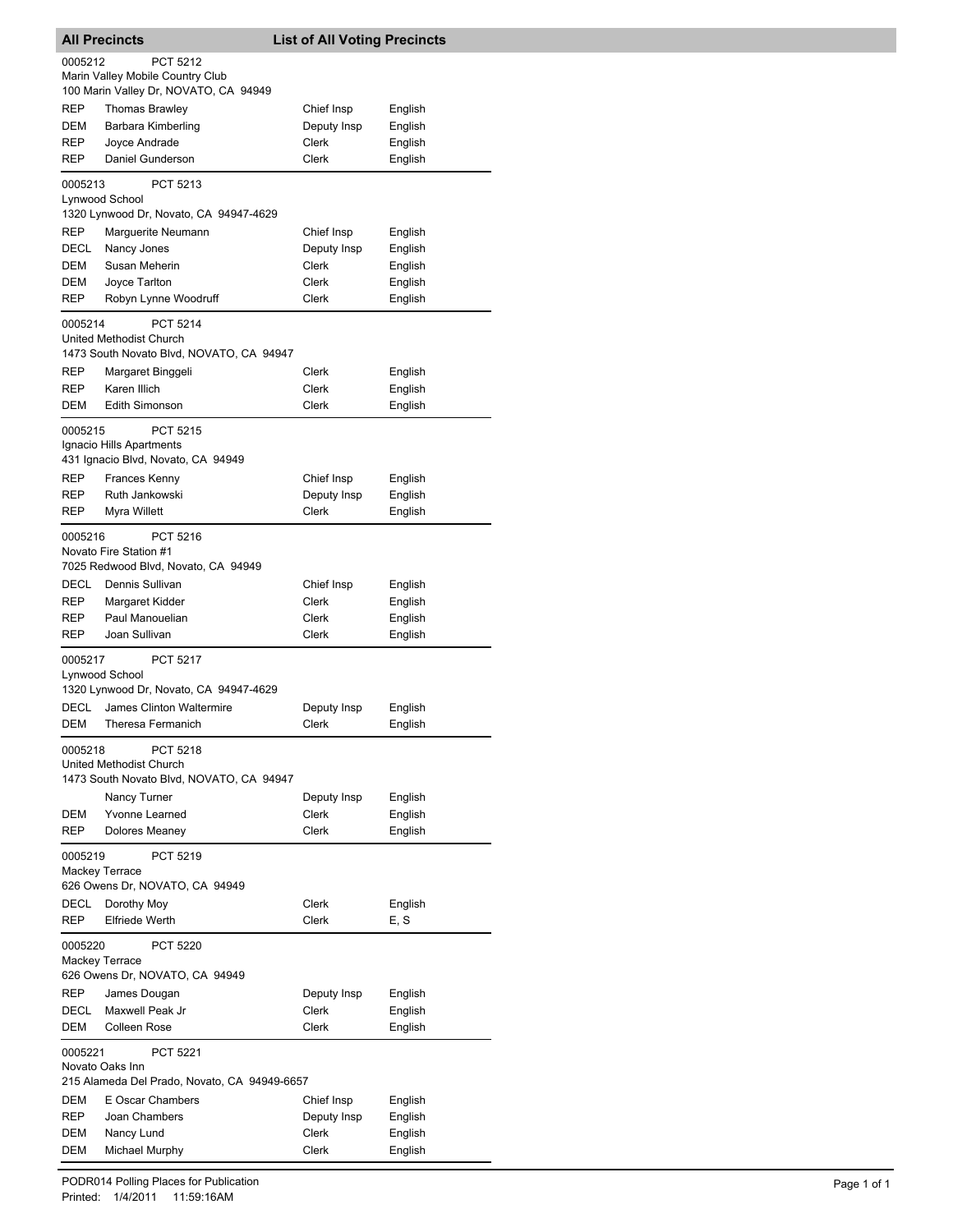|            | All Precincts                                                                         | <b>List of All Voting Precincts</b> |                    |
|------------|---------------------------------------------------------------------------------------|-------------------------------------|--------------------|
| 0005222    | <b>PCT 5222</b><br>No Marin Water District Ofc                                        |                                     |                    |
|            | Redwood Hwy & Rush Creek PI, Novato, CA 94945-2426                                    |                                     |                    |
| DEM        | Lee Pogetto                                                                           | Deputy Insp<br>Clerk                | English            |
| 0005223    | <b>PCT 5223</b><br>Novato Fire Station #3                                             |                                     |                    |
|            | 65 San Ramon Way, Novato, CA 94945-1638                                               |                                     |                    |
| REP        | Frances E Beretta                                                                     | Clerk                               | English            |
| REP        | <b>Sharon Hess</b>                                                                    | Clerk                               | English            |
| DECL       | Danielle Pacheco                                                                      | Clerk                               | English            |
| 0005224    | <b>PCT 5224</b>                                                                       |                                     |                    |
|            | Novato Fire Station #3                                                                |                                     |                    |
|            | 65 San Ramon Way, Novato, CA 94945-1638                                               |                                     |                    |
| REP<br>DEM | <b>Christine Butler</b><br>Ortensia Gozashti                                          | Deputy Insp<br>Clerk                | English<br>E, S    |
|            | Megan Hess                                                                            | Clerk                               | English            |
|            |                                                                                       |                                     |                    |
| 0005225    | <b>PCT 5225</b>                                                                       |                                     |                    |
|            | Munoz Residence<br>575 Fairway Dr, Novato, CA 94949                                   |                                     |                    |
| DEM        | Alice Munoz                                                                           | Chief Insp                          | English            |
| REP        | Lucille Douglas                                                                       | Deputy Insp                         | English            |
|            |                                                                                       |                                     |                    |
| 0005226    | <b>PCT 5226</b><br>Los Robles Mobile Home Park                                        |                                     |                    |
|            | 100 Roblar Dr, Novato, CA 94949-6133                                                  |                                     |                    |
| REP        | Iva Conrad                                                                            | Deputy Insp                         | English            |
| REP        | Dorothy Mc Nutt                                                                       | Clerk                               | English            |
|            |                                                                                       |                                     |                    |
| 0005227    | <b>PCT 5227</b><br>Indian Valley Arts Center                                          |                                     |                    |
|            | 781 Hamilton Pkwy, Novato, CA 94949                                                   |                                     |                    |
| DEM        | Irving Hamlin                                                                         | Deputy Insp                         | English            |
| DEM        | Robert Farnham                                                                        | Clerk                               | English            |
| DEM        | Annie Xu                                                                              | Clerk                               | English            |
| 0005300    | <b>PCT 5300</b>                                                                       |                                     |                    |
|            | Presbyterian Church Of Novato                                                         |                                     |                    |
|            | 710 Wilson Ave, Novato, CA 94947                                                      |                                     |                    |
| REP        | Alan Burton                                                                           | Deputy Insp                         | E, S               |
| REP        | <b>Stephany Burton</b>                                                                | Clerk                               | English            |
| DEM        | Connie Fischer                                                                        | Clerk                               | English            |
| 0005301    | PCT 5301                                                                              |                                     |                    |
|            | Ignacio Hills Apartments                                                              |                                     |                    |
|            | 431 Ignacio Blvd, Novato, CA 94949                                                    |                                     |                    |
| DEM        | Mary Jordan                                                                           | Deputy Insp                         | English            |
| DECL       | Tova Inouchi                                                                          | Clerk                               | English            |
| DEM        | Louis Adelmo Martinez                                                                 | Clerk                               | English            |
| 0005302    | PCT 5302<br><b>Bel Marin Community Center</b><br>4 Montego Key, Novato, CA 94949-5301 |                                     |                    |
| DEM        | James Hollingshead                                                                    | Chief Insp                          | English            |
| REP        | <b>Charles Grant</b>                                                                  | Deputy Insp                         | English            |
| REP        | <b>Robert Foley</b>                                                                   | Clerk                               | English            |
| REP        | Jefferson Graves                                                                      | Clerk                               | English            |
| 0005303    | PCT 5303                                                                              |                                     |                    |
|            | Novato Fire Station #2                                                                |                                     |                    |
|            | 450 Atherton Ave-corner Olive, Novato, CA 94945-3461                                  |                                     |                    |
| REP        | Margaret Weston                                                                       | Chief Insp                          | English            |
| DEM        | Carlota Cloney                                                                        | Deputy Insp                         | English            |
| DEM<br>REP | Nancy Caramagno<br>Sallee Kiilerich                                                   | Clerk<br>Clerk                      | English<br>English |
|            |                                                                                       |                                     |                    |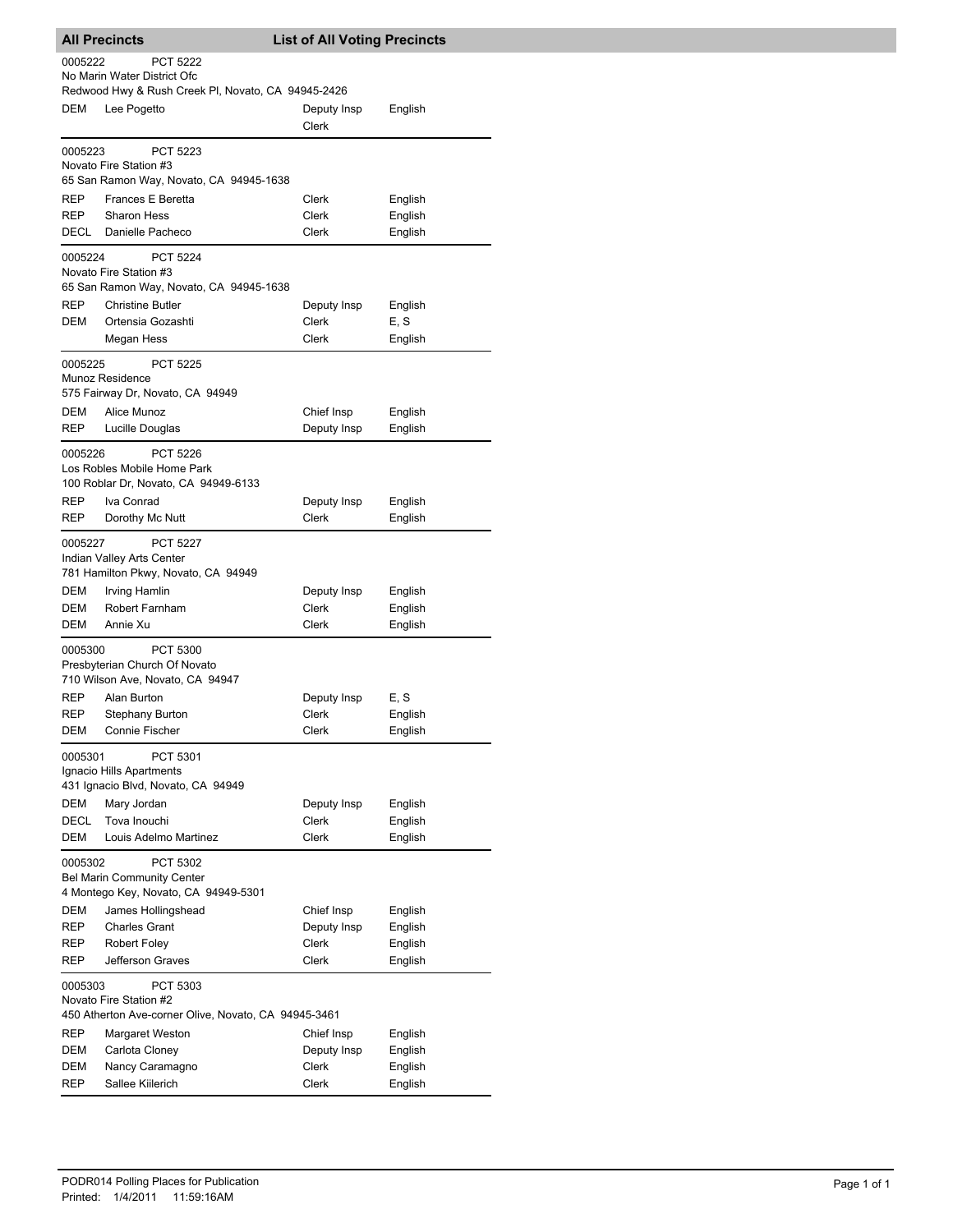|                                                                                                  | <b>All Precincts</b>                                                                       | <b>List of All Voting Precincts</b> |         |  |  |
|--------------------------------------------------------------------------------------------------|--------------------------------------------------------------------------------------------|-------------------------------------|---------|--|--|
| 0005304                                                                                          | PCT 5304<br>Novato Fire Station #2<br>450 Atherton Ave-corner Olive, Novato, CA 94945-3461 |                                     |         |  |  |
| <b>DEM</b>                                                                                       | Clarence Bracey                                                                            | Clerk                               | English |  |  |
| DEM                                                                                              | Adele Szostak                                                                              | Clerk                               | English |  |  |
| 0005305<br>PCT 5305<br><b>Bel Marin Community Center</b><br>4 Montego Key, Novato, CA 94949-5301 |                                                                                            |                                     |         |  |  |
|                                                                                                  |                                                                                            | Deputy Insp                         |         |  |  |
| <b>DEM</b>                                                                                       | Angele Khachadour                                                                          | Clerk                               | English |  |  |
| <b>REP</b>                                                                                       | Rosie Sarkissian                                                                           | Clerk                               | English |  |  |